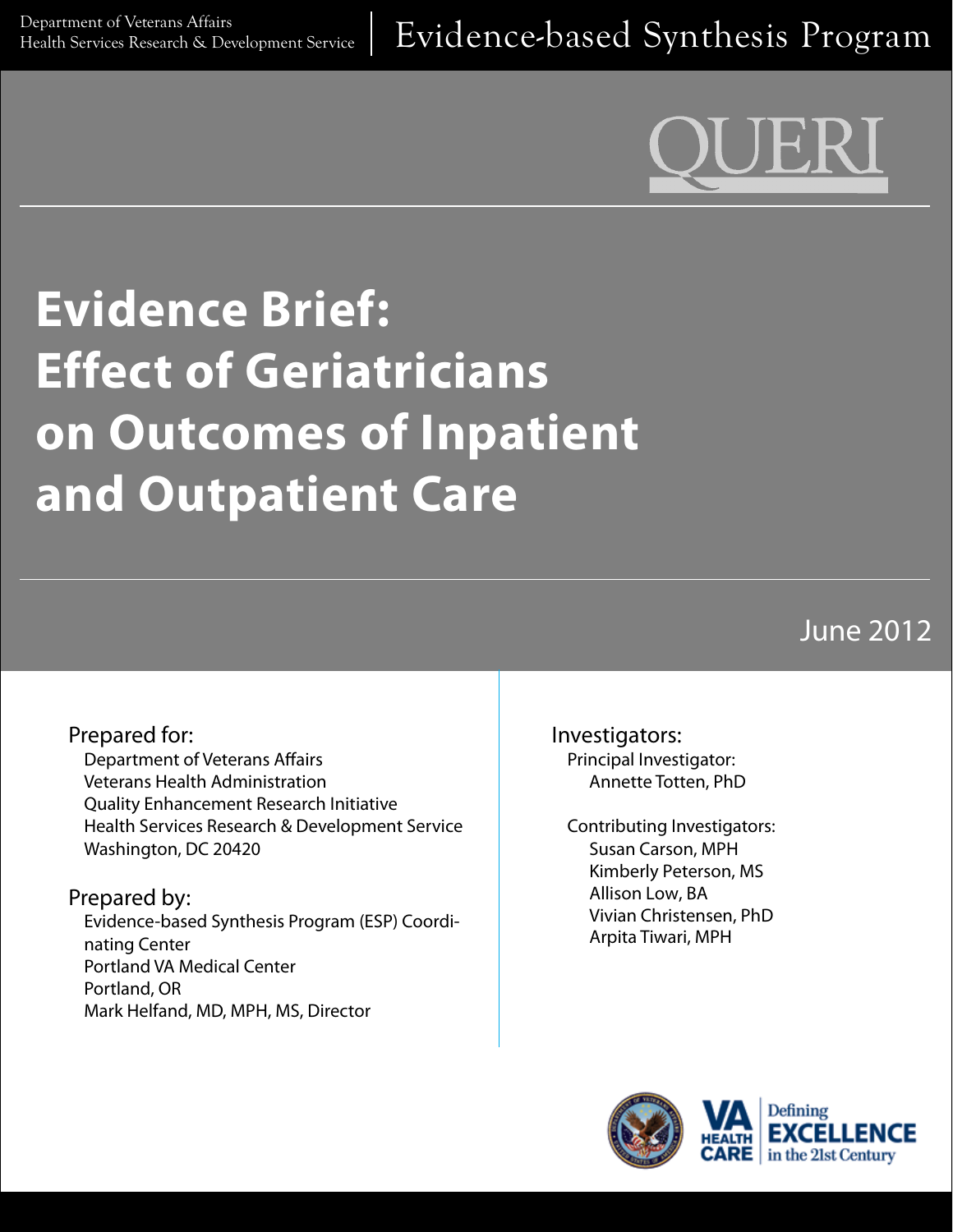## **PREFACE**

Quality Enhancement Research Initiative's (QUERI) Evidence-based Synthesis Program (ESP) was established to provide timely and accurate syntheses of targeted healthcare topics of particular importance to Veterans Affairs (VA) managers and policymakers, as they work to improve the health and healthcare of Veterans. The ESP disseminates these reports throughout VA.

QUERI provides funding for four ESP Centers and each Center has an active VA affiliation. The ESP Centers generate evidence syntheses on important clinical practice topics, and these reports help:

- develop clinical policies informed by evidence,
- guide the implementation of effective services to improve patient outcomes and to support VA clinical practice guidelines and performance measures, and
- set the direction for future research to address gaps in clinical knowledge.

In 2009, the ESP Coordinating Center was created to expand the capacity of QUERI Central Office and the four ESP sites by developing and maintaining program processes. In addition, the Center established a Steering Committee comprised of QUERI field-based investigators, VA Patient Care Services, Office of Quality and Performance, and Veterans Integrated Service Networks (VISN) Clinical Management Officers. The Steering Committee provides program oversight, guides strategic planning, coordinates dissemination activities, and develops collaborations with VA leadership to identify new ESP topics of importance to Veterans and the VA healthcare system.

Comments on this evidence brief are welcome and can be sent to Nicole Floyd, ESP Coordinating Center Program Manager, at nicole.floyd@va.gov.

**Recommended citation:** Totten A, Carson S, Peterson K, Low A, Christensen V, Tiwari, A, Helfand M. Evidence Brief: Effect of geriatricians on outcomes of inpatient and outpatient care, VA-ESP Project #09-199; 2012.

This report is based on research conducted by the Evidence-based Synthesis Program (ESP) Coordinating Center located at the Portland VA Medical Center, Portland, OR funded by the Department of Veterans Affairs, Veterans Health Administration, Office of Research and Development*,*  Quality Enhancement Research Initiative. The findings and conclusions in this document are those of the author(s) who are responsible for its contents; the findings and conclusions do not necessarily represent the views of the Department of Veterans Affairs or the United States government. Therefore, no statement in this article should be construed as an official position of the Department of Veterans Affairs. No investigators have any affiliations or financial involvement (e.g., employment, consultancies, honoraria, stock ownership or options, expert testimony, grants or patents received or pending, or royalties) that conflict with material presented in the report.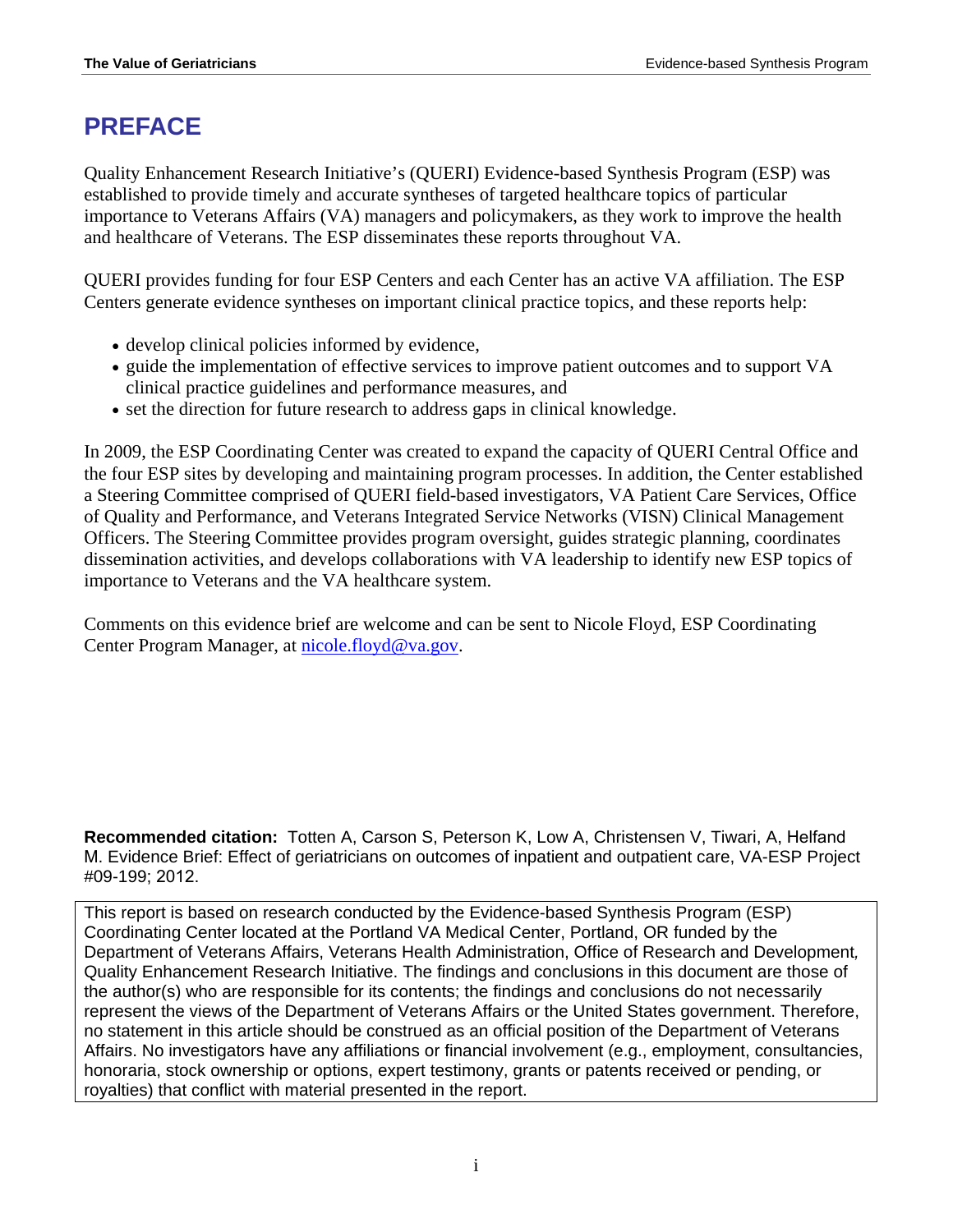## **KEY MESSAGES**

The currently available research on medical care involving geriatricians suggests:

• The impact of geriatrician involvement on patient function and health care utilization varies across the different models of care that include geriatricians in different roles.

## **INPATIENT CARE**

- Patients receiving care in special geriatric units that are staffed by a team including a geriatrician have better function at discharge and are more likely to be discharged to home than patients receiving standard hospital care.
- Inpatient rehabilitation including a geriatrician resulted in lower nursing home admissions, improved function and lower mortality at followup (range 3-12 months) compared to usual care.
- Evidence about the effect of inpatient geriatric intervention on hospital readmission, length of stay, emergency visits, and outpatient visits is insufficient to draw conclusions.
- Neither inpatient geriatric units nor inpatient geriatric teams had lower patient mortality rates when compared with usual care.
- There is insufficient evidence to allow any conclusion about whether models of care that use geriatricians as inpatient consultants are effective.
- Geriatricians in special teams that conduct Comprehensive Geriatric Assessment and advise on patient care across hospital units (floating teams) do not improve patient outcomes.
- For all types of interventions involving geriatricians in inpatient care:
	- o Detailed examinations of the impact of different components of the intervention, including the specific contribution of the geriatrician, are difficult to isolate from published studies.
	- o More research is needed about what components of specific types of interventions are most likely to improve patient outcomes.

## **OUTPATIENT CARE**

- Geriatricians in teams and as consultants had mixed results in terms of impact on function, living at home and health services utilization.
- Interventions in which geriatricians have direct patient contact are more likely to result in better outcomes than interventions where the interaction is limited to supporting other clinicians.
- Geriatricians as primary care providers provide more effective medication management than other clinicians.
- The evidence does not show that outpatient care involving geriatricians reduced mortality compared to usual care.

## **INTRODUCTION**

In 2011, 42.1 percent (approximately 9 million) of all US Veterans were over 65 years old.<sup>1</sup> An increasing number of these older Veterans are receiving health care from the Veterans Healthcare Administration (VHA). Projections are that 43 percent of all Veterans over 65 will enroll in VHA in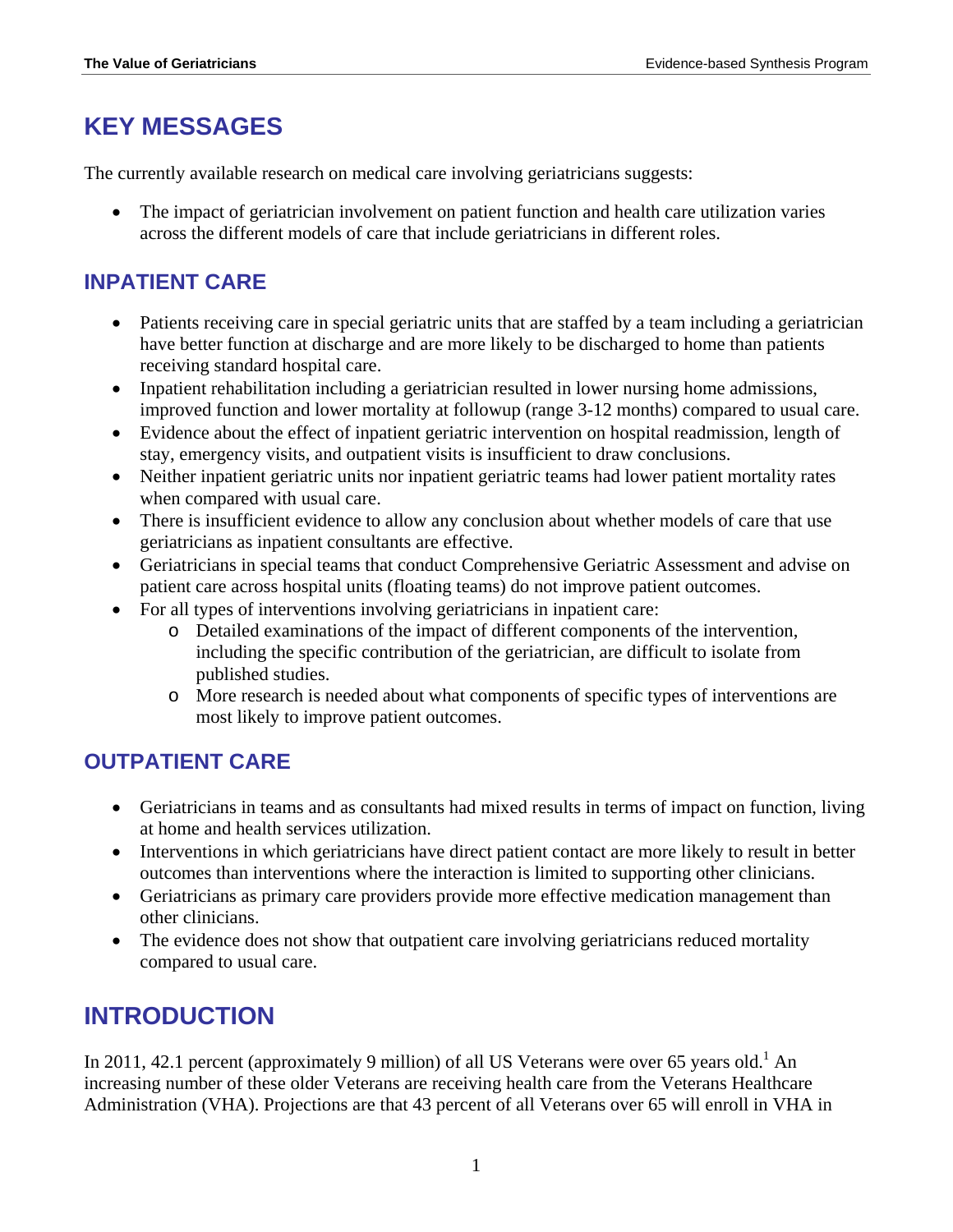2013, up from 31 percent in 2003; 20 percent of Veterans over 85 received care in VHA in 2003, and this is expected to rise to 51 percent by  $2013.<sup>2</sup>$ 

As Veterans age, their health care needs are likely to change and increase, resulting from the development of chronic illness and age-related disability. Geriatric syndromes, such as falls and incontinence, can contribute to acute or serious problems such as fractures and pressure ulcers. Cognitive impairments, regardless of the cause, make managing both daily life and chronic conditions such as diabetes challenging. Additionally, older Veterans are more likely to take multiple medications and receive health care from several clinicians. This increases the chances for adverse drug events, miscommunication, and fragmented care that can ultimately result in negative consequences for older Veterans. Multifaceted and multidisciplinary models of care for older people have been developed, such as Comprehensive Geriatric Assessment (CGA) and Geriatric Evaluation and Management (GEM). The common elements of these models are assessment and follow-up with a focus on maximizing function and quality of life while avoiding negative outcomes to the extent possible.

Addressing the needs of older Veterans requires a combination of different models of care and the involvement of health care providers with expertise in caring for older people. Geriatricians are physicians with additional training and certification in the care of the multiple and often complex health concerns of older adults. Geriatricians can play different roles in care teams; and in these care models, their roles may range from leader of a team, to occasional consultant, to clinician with primary responsibility for care.

This evidence brief summarizes the existing research available on the impact of geriatricians, acting in various roles, on selected patient outcomes in hospital and outpatient care. The Objectives and Methods sections describe included roles and outcomes in more detail.

This report was produced in response to a request for an evidence brief from the Office of Geriatrics and Extended Care and the Healthcare Delivery Committee of the National Leadership Council of VA. An evidence brief differs from a full systematic review in that the scope of work is more narrowly defined in order to provide information needed in a specific timeframe for policy and practice decisions. The scope of work was negotiated with the requestors in order to balance their information needs and time constraints. The scope of work for this brief included outcomes that were of highest priority for the requestors, used systematic reviews as the primary source of evidence, and did not include translating articles in other languages into English.

## **OBJECTIVES**

The primary and secondary objectives of this review are:

**PRIMARY:** To evaluate the effectiveness of geriatricians as consultants, co-management providers, or individual primary care providers, on inpatient and outpatient care. We defined effectiveness as improvement in any of the following patient outcomes:

- Function (physical or cognitive)
- Nursing home admission, discharge to home, or living at home during follow-up period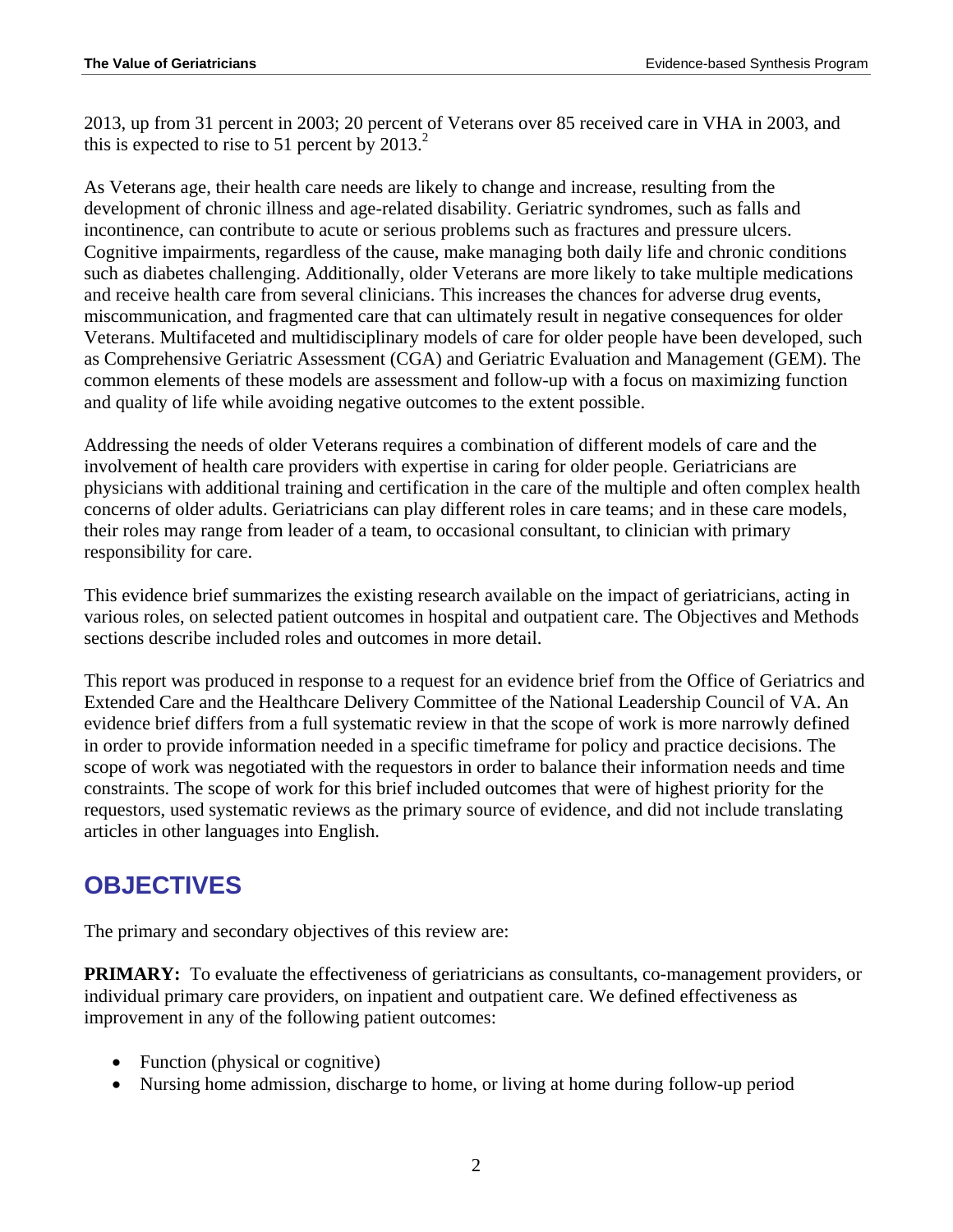- Health services utilization (hospital admission or readmission, length of hospital stay, emergency department visits, outpatient visits)
- Medication management (appropriateness, number, or adverse events)
- Mortality

These outcomes were prespecified in the scope of work agreed to by the requesting organization and the investigators. Studies that included only other outcomes, such as patient satisfaction, were not included. If studies included multiple outcomes, only the results for the included outcomes are summarized in this Brief.

**SECONDARY:** If outcomes are shown to be improved, to describe specific characteristics (either patient characteristics or care model characteristics) that led to more effective outcomes.

## **KEY QUESTIONS**

To address the proposed objectives, we will answer the following key questions:

**Key Question 1A:** *What is the effectiveness of geriatric teams, consultative services or geriatric comanagement for inpatient medical and surgical patients?*

**Key Question 1B:** *If increased effectiveness is demonstrated, are there specific characteristics (either of the patient or the care model) that lead to improved outcomes for inpatients?* 

**Key Question 2A:** *What is the effectiveness of geriatric consultation, co-management, or geriatricians as primary care providers for outpatient primary care?*

**Key Question 2B:** *If geriatric care is shown to lead to improved outcomes, are there specific characteristics (either of the patient or care model) that lead to more effective outcomes among the primary care outpatient population?* 

## **METHODS**

We searched for systematic reviews, trials, and observational studies in PubMed, the Cochrane Database of Systematic Reviews®, the Cochrane Central Register of Controlled Trials®, and the Cochrane Database of Reviews of Effects on March 2, 2012, using standard search terms (for full search strategy, see Supplemental Materials) back to 1985. Additional citations were identified from reference lists, hand searching, and consultation with content experts. We limited the search to published and indexed articles involving human subjects and available in English. We did include studies conducted in countries other than the United States if they were available in English. Titles, abstracts, and articles were reviewed in duplicate by investigators and research associates trained in the critical analysis of literature.

For studies to be included, interventions had to include a geriatrician and involve inpatient or outpatient medical care. Systematic reviews had to include enough information about the interventions in the included studies for us to determine which studies included geriatricians. Long-term care and care models that integrate long-term and acute care were not included. Studies had to include a comparator,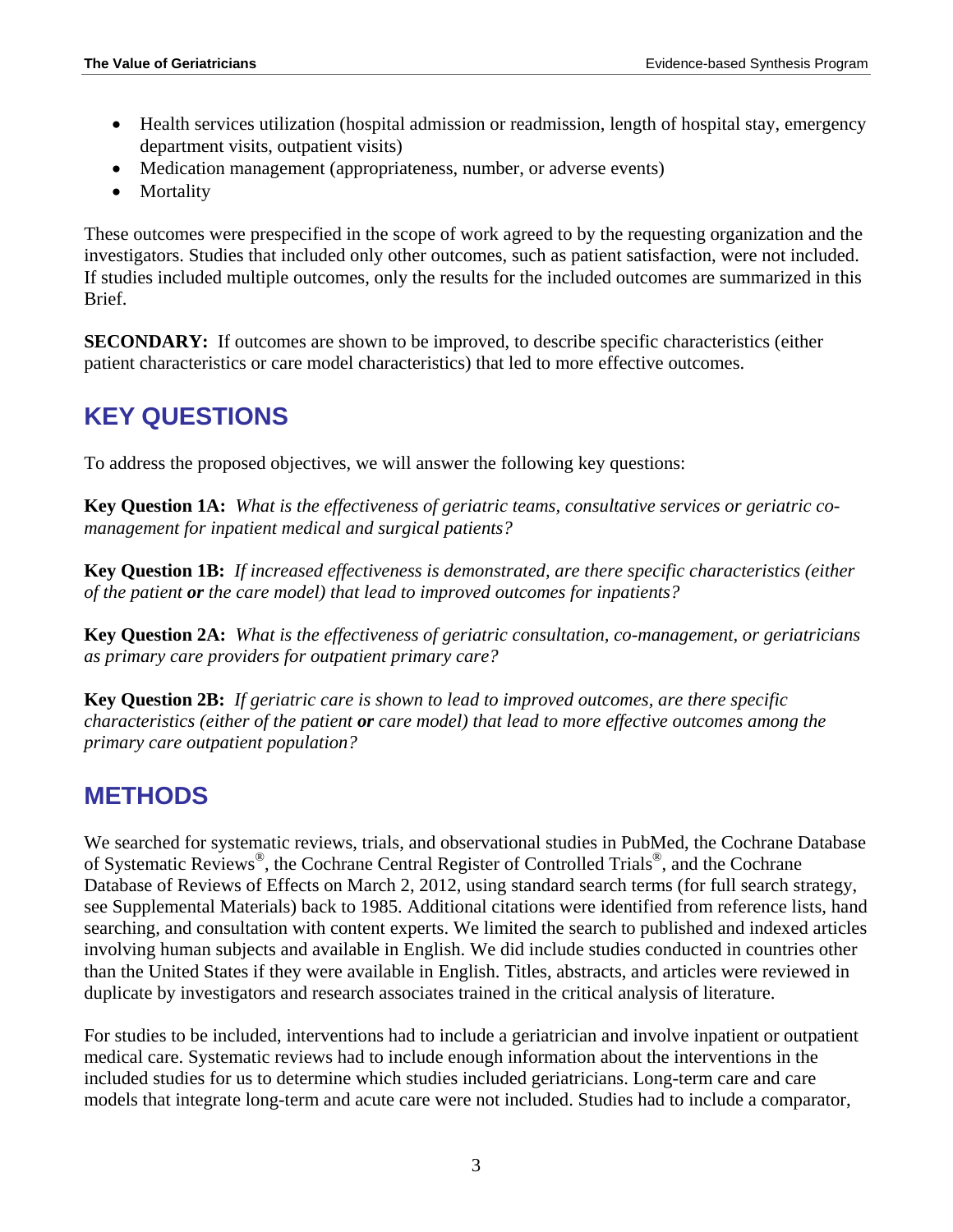that is they could not simply describe an intervention, but rather the intervention had to be evaluated. The studies also had to report at least one of our prespecified outcomes. Studies that were part of an included systematic review were not considered separately—that is they are not reported twice—in our evidence synthesis. Detailed inclusion and exclusion criteria are provided in the Supplemental Materials.

Quality assessment of all included systematic reviews was performed by investigators and research associates using the AMSTAR criteria.<sup>3</sup> Systematic reviews that met at least six of the 11 AMSTAR criteria were considered high quality and used as the basis for the summary of evidence in this Evidence Brief. We assessed study quality of additional controlled trials and observational studies according to adapted criteria proposed by Downs and Black (observational studies) and methods developed by the U.S. Preventive Services Task Force.<sup>4, 5</sup> Studies assessed as fair or good quality according to these criteria and not covered in one of the included systematic reviews are described separately in the Results below. Detailed quality assessment criteria and results of our assessments for all included studies are provided in the Supplemental Materials. Brief information on primary studies rated as poor quality is also provided in the Supplemental Materials, but these studies did not contribute to our synthesis of the evidence.

A draft version of this evidence brief was reviewed by five technical experts, as well as representatives of the organizations that requested this brief. Reviewer comments were addressed and our responses were incorporated in this final version of the Evidence Brief. A disposition of comments table is included in the Supplemental Materials.

## **RESULTS**

Figure 1 below provides details on the number of articles identified and their disposition at each step of the review. The primary reason for exclusion at the screening phase was that the study was about a topic that did not match the objectives of the review. The most common reasons for exclusion at the full-text level were lack of a geriatrician in the intervention, lack of an included outcome, or the article was descriptive, with no comparison made between the intervention and another group or pre-intervention time period.

We identified 10 good quality systematic reviews and 78 articles reporting primary research. Of the 78 articles, 50 were included in one or more of the 10 systematic reviews and their results are not discussed separately. The 28 not included in the systematic reviews were evaluated and are presented separately.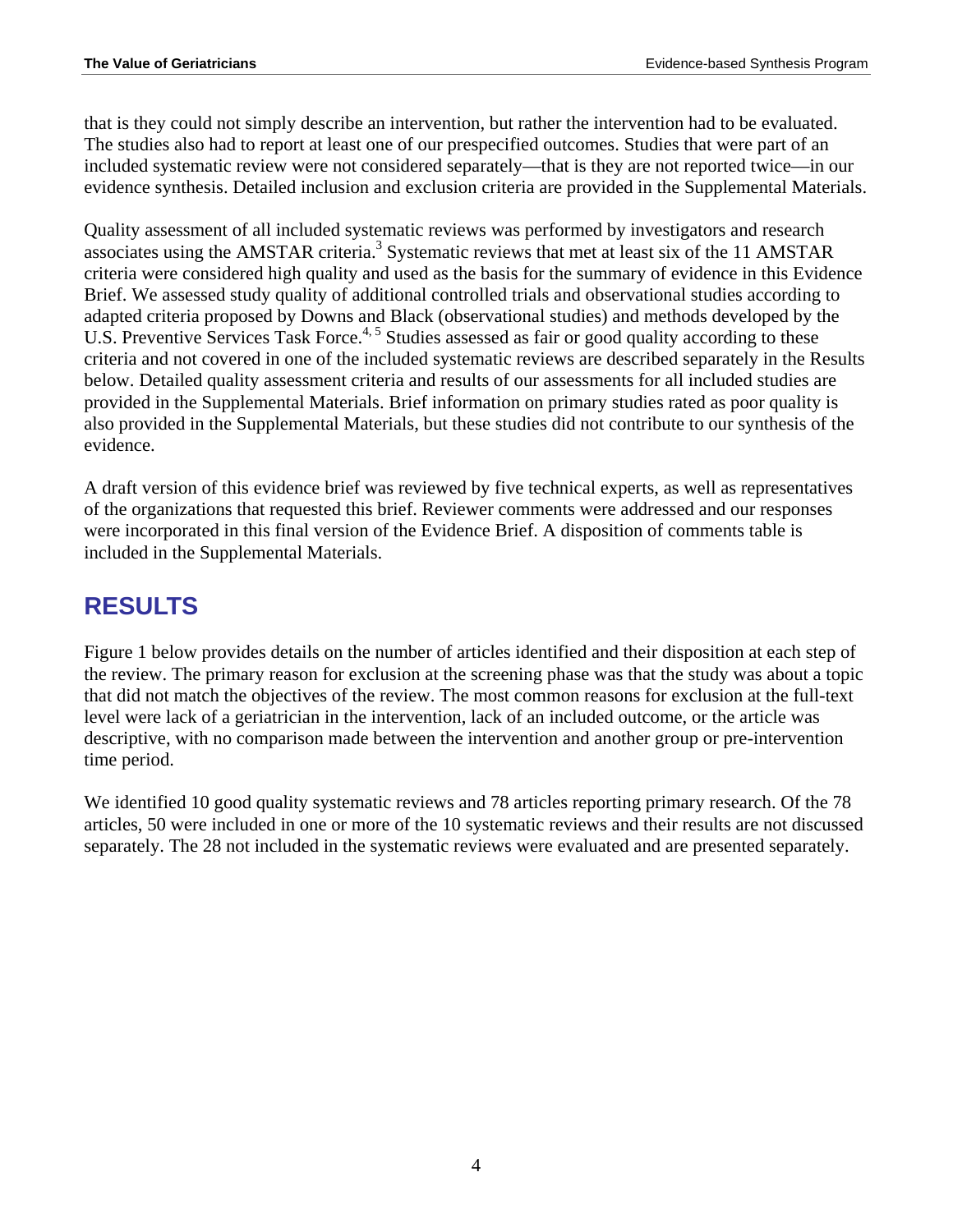#### **Figure 1. Literature Flow Chart**



#### **KEY QUESTION 1A: What is the effectiveness of geriatric consultative services or geriatric co-management for inpatient medical and surgical patients?**

#### **OVERVIEW OF IDENTIFIED STUDIES**

We included five recent, good quality systematic reviews of inpatient geriatric care involving geriatricians.<sup>6-10</sup> We also identified four fair or good quality randomized trials<sup>11-14</sup> and one fair quality observational study<sup>15</sup> of inpatient care that were not included in these systematic reviews and therefore are described separately. Information on the systematic reviews is provided in Table 1 and information on the additional primary studies is reported in Table 2. Six studies were rated as poor quality<sup>16-21</sup>and are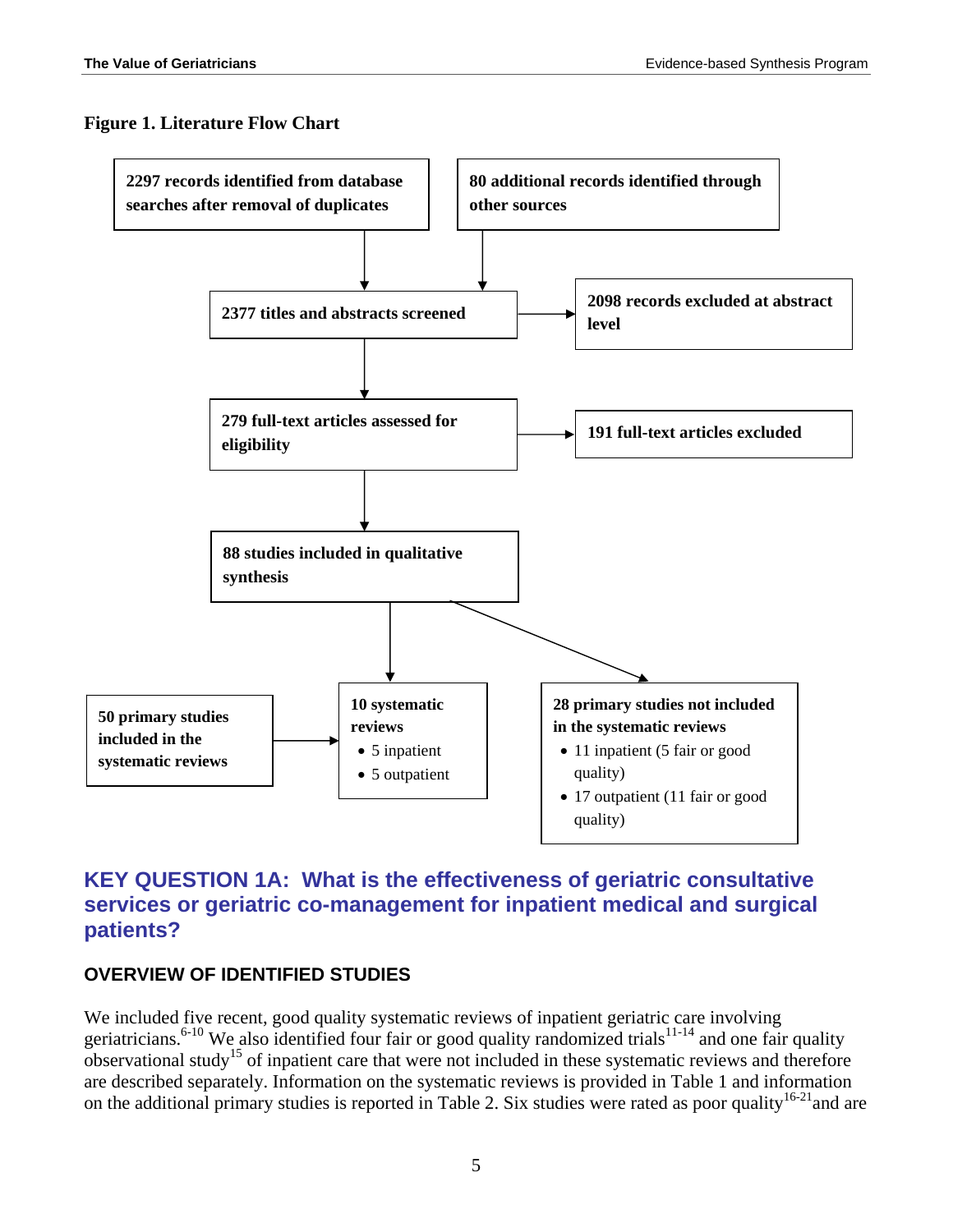not included in our synthesis. Brief information on these studies is provided in the Supplemental Materials.

These reviews and primary studies evaluated several different models of care that included geriatricians:

- **Comprehensive Geriatric Assessment (CGA)** involves a coordinated multidisciplinary assessment designed to identify medical, physical, social and psychological problems and serve as the basis for a plan of care.
- In hospitals, CGA may be the basis for care that is provided in **inpatient geriatric units** known by names such as Acute Care for the Elderly (ACE) and Geriatric Evaluation and Management Units (GEMU). These units may have physical, organizational and staff characteristics designed specifically for geriatric care.
- CGA may be also used by **multidisciplinary teams** that provide care for patients throughout the hospital, in the different units to which older patients are admitted.
- Individual geriatricians may provide **inpatient geriatrics consultations** about patients under the care of other physicians. These consultations may be routinely provided for certain types of patients, or provided in response to requests by other physicians.

#### *Comprehensive Geriatric Assessment*

A 2011 Cochrane review of CGA for hospitalized patients<sup>6</sup> updated a technology assessment<sup>9</sup> and two earlier reviews conducted in 1993<sup>22</sup> and 2005.<sup>23</sup> This 2011 review identified 22 trials that included 10,315 patients and evaluated the overall impact of CGA as well as whether the impact on outcomes varied by characteristics of the CGA intervention. Twenty of the 22 trials included a geriatrician as part of the CGA team.

The review authors conclude that **older patients who receive CGA in the hospital have more positive outcomes than patients receiving usual care.** They were:

- More likely to be living at home during the follow-up period after discharge
	- o OR 1.25, 95% CI 1.11–1.42, p=0.0002; six months post-discharge
	- o OR 1.16, 95% CI 1.05–1.28, p=0.003; end of follow-up (median one year)
- Less likely to be institutionalized
	- o OR 0.79, 95% CI 0.69–0.88, p<0.00001
- Less likely to have deteriorated in their level of function
	- o OR 0.76, 95% CI 0.64–0.90, p=0.001
- More likely to have improved cognitive function
	- o OR 1.11, 95% CI 0.02–2.01, p=0.002

However, CGA had no effect on mortality (OR 0.99, 95% CI 0.80–1.05, p=0.20).

#### *Inpatient Geriatric Units*

Special geriatric hospital units have been the subject of many studies since the 1980s. The 2011 Cochrane review of CGA for hospital patients<sup>6</sup> concluded that the positive impact of CGA in hospitals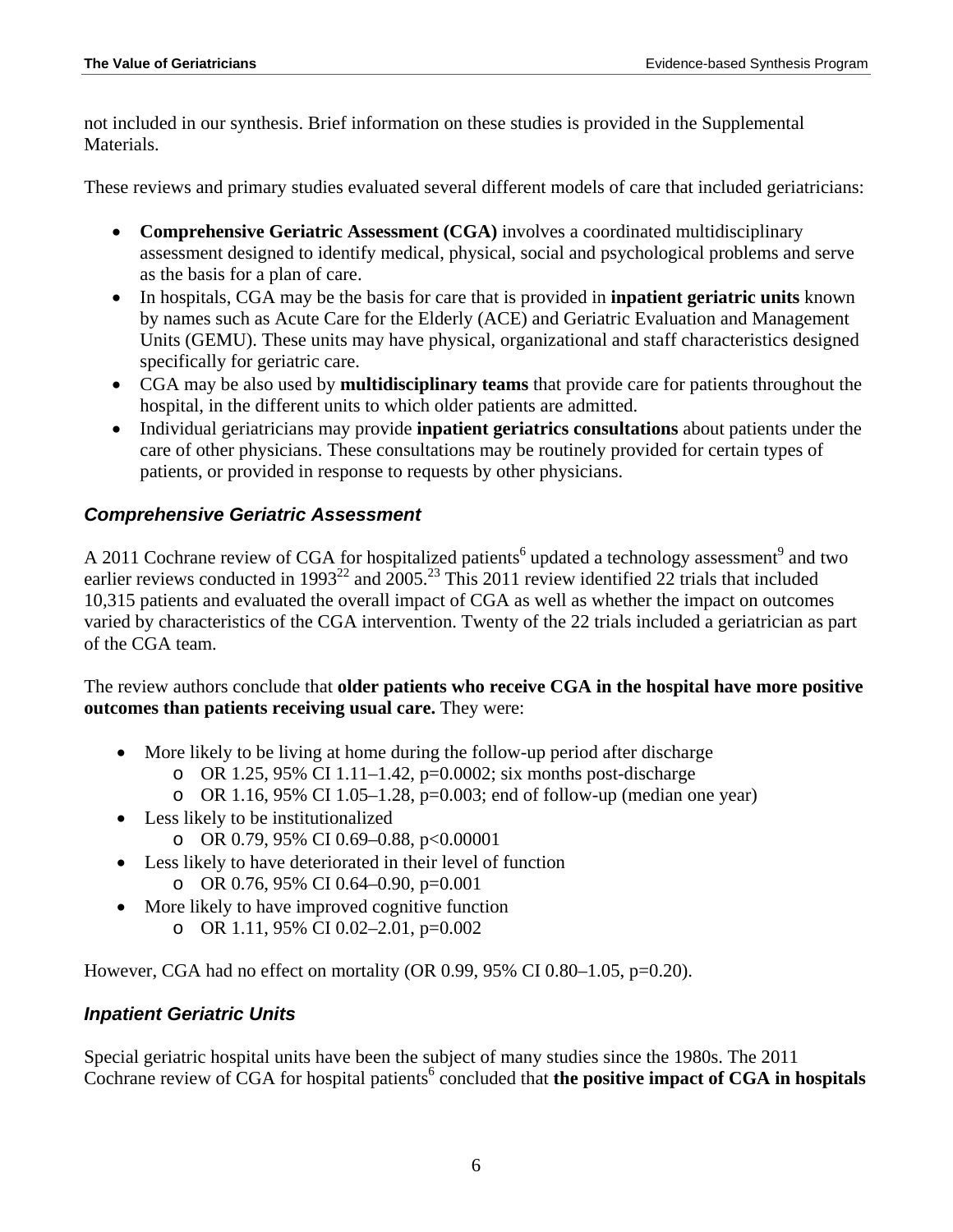#### **are primarily the result of CGA that is incorporated into care in special geriatric units and not CGA teams that cover multiple units**.

The reviewers split the interventions according to whether the CGA was based in a specialized geriatric acute care hospital unit or ward (15 studies) or the CGA was conducted by a team that 'floats' or treats patients in the various acute care units to which patients were admitted (7 studies). These reviewers conducted analyses of these subgroups to estimate the contribution of these two models to improvement in outcomes. Results showed that:

- CGA in special hospital units improved the odds of living at home after discharge and avoiding institutionalization when compared to usual care.
- Floating teams produced results that *did not* differ significantly from the outcomes of usual care.
- The authors of this review speculate that this may be because special units allow the geriatric team to have more control over care, including implementation of the recommendations based on CGA, and permit the development of greater expertise among everyone who works on the unit.

Two other systematic reviews summarized smaller numbers of studies of special inpatient units,<sup>8, 10</sup> and their findings were consistent with those of the larger review.<sup>6</sup>

One systematic review evaluated comparisons of acute geriatric units to conventional hospital units.<sup>8</sup> Reviewers identified 11 studies including five randomized trials, four non randomized trials, and two case control studies. Not all interventions included a geriatrician, but sensitivity analyses limiting to those that did include a geriatrician, did not change results. Meta-analyses of the results from the randomized trials (included in parentheses) as well as global analyses of all included studies found:

- **Patients treated in geriatric units had lower risk of functional decline at hospital discharge** (OR 0.82 , 95% CI 0.68–0.99),
- But there was **no significant difference in mortality either in hospital** (OR 0.83, 95% CI 0.60–1.14) or **mortality at three months post-discharge** (OR 0.95, 95% CI 0.78–1.16),
- And **no difference in readmission at three months** (OR 1.11, 95% CI 0.92–1.35) among the patients treated in the special geriatric units compared to conventional units.

Another review focused on **inpatient rehabilitation, comparing care specifically designed for older patients (all interventions models included geriatricians) to usual care.**<sup>10</sup> The 17 randomized trials included were split between general geriatric rehabilitation (8 studies) and rehabilitation follow-up for hip fracture (9 studies). **In a meta-analysis of outcomes at discharge and at end of follow-up for all studies** (range of the follow-up periods was 3-12 months) there were:

- Lower nursing home admissions (discharge: RR 0.64, 95% CI 0.51–0.81; follow-up: 0.84, 95% CI 0.72–0.99); and
- Improved function (discharge: OR 1.75, 95% CI 1.31–2.35; follow-up: OR 1.36, 95% CI 1.07– 1.71).
- Lower mortality (in hospital: RR 0.72, 95% CI 0.55–0.95; follow-up: RR 0.87, 95% CI 0.77– 0.97);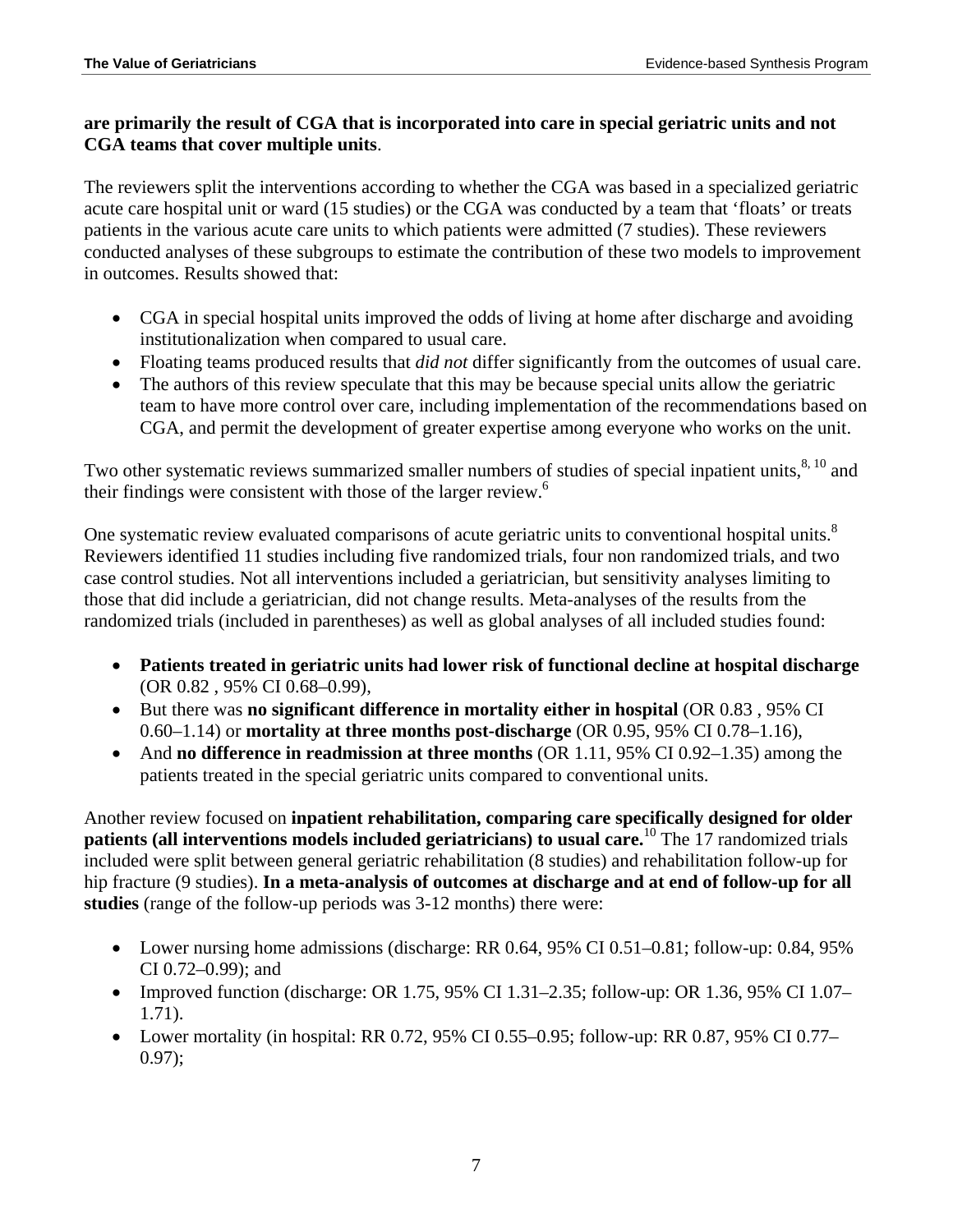No additional primary studies of special geriatric units were identified. All the primary trials or observational studies we identified and rated as fair or good quality were included in the systematic reviews.

#### *Inpatient Geriatric Teams*

In addition to the 2011 Cochrane review,  $6$  we identified one other systematic review,  $7$  and five individual studies (not included in the systematic reviews) that assessed the impact of inpatient, multidisciplinary teams that included geriatricians.<sup>12-15, 18</sup> The primary studies included three fair quality randomized trials<sup>12-14</sup> and one fair quality observational study.<sup>15</sup> The fifth study<sup>18</sup> was rated poor quality and is not included in our evidence synthesis (information available in Supplemental Materials).

The additional systematic review on inpatient teams had a narrow focus. Also published in 2011, it summarized the impact of CGA conducted by teams for patients who were going to be rapidly discharged from an emergency department or urgent care/assessment units.<sup>7</sup> The five identified studies all included geriatricians. In two of these studies the intervention was geriatrician-led and targeted toward patients who sought care after falling, while in the other three studies, nurses led the assessment and the studies included patients admitted for any reason. This analysis found **no significant reductions in falls over one year, readmission after 30 days or death or nursing home admission within three months for patients cared for by inpatient CGA teams** compared to usual care. The small number of studies and the fact that the overall quality of these trials was reported as poor reduces the utility of this review.

The five **additional individual studies do not provide sufficient evidence to counter the conclusion arrived at in these reviews that inpatient geriatric teams provide no additional benefit compared**  to standard care. Information from four of these individual studies is listed in Table 2.<sup>12-15</sup> All four were of fair quality, conducted in the 1990s, and the three studies<sup>12, 14, 15</sup> that examined function report small positive effects. (We have provided limited information on the study with poor methodological quality<sup>18</sup> in the Supplemental Materials.)

#### *Inpatient Geriatric Consultation*

Another approach to geriatric inpatient care is the use of individual geriatricians as consultants, similar to any other specialist who might advise or contribute to the care of a patient in the hospital. This model of geriatric care was not included in the systematic reviews we identified. It was the subject of some individual studies, but **differences in the nature of the consultation, the hospitals and time periods of the studies, as well as the generally low quality of the studies make it difficult to draw firm conclusions about the inpatient consultation model**.

A good quality randomized controlled trial compared the effect of a comprehensive discharge planning intervention conducted by a geriatrician with standard care in 655 patients admitted to an acute geriatric inpatient unit.<sup>11</sup> In this study, standard care included care by a geriatrician affiliated with the acute geriatric inpatient unit and the intervention added a second geriatrician who was not part of the unit team who focused on discharge planning. The percentage of people in the intervention group with at least one emergency department visit was lower than usual care at three months (23% vs. 30.5%; p=0.03) but not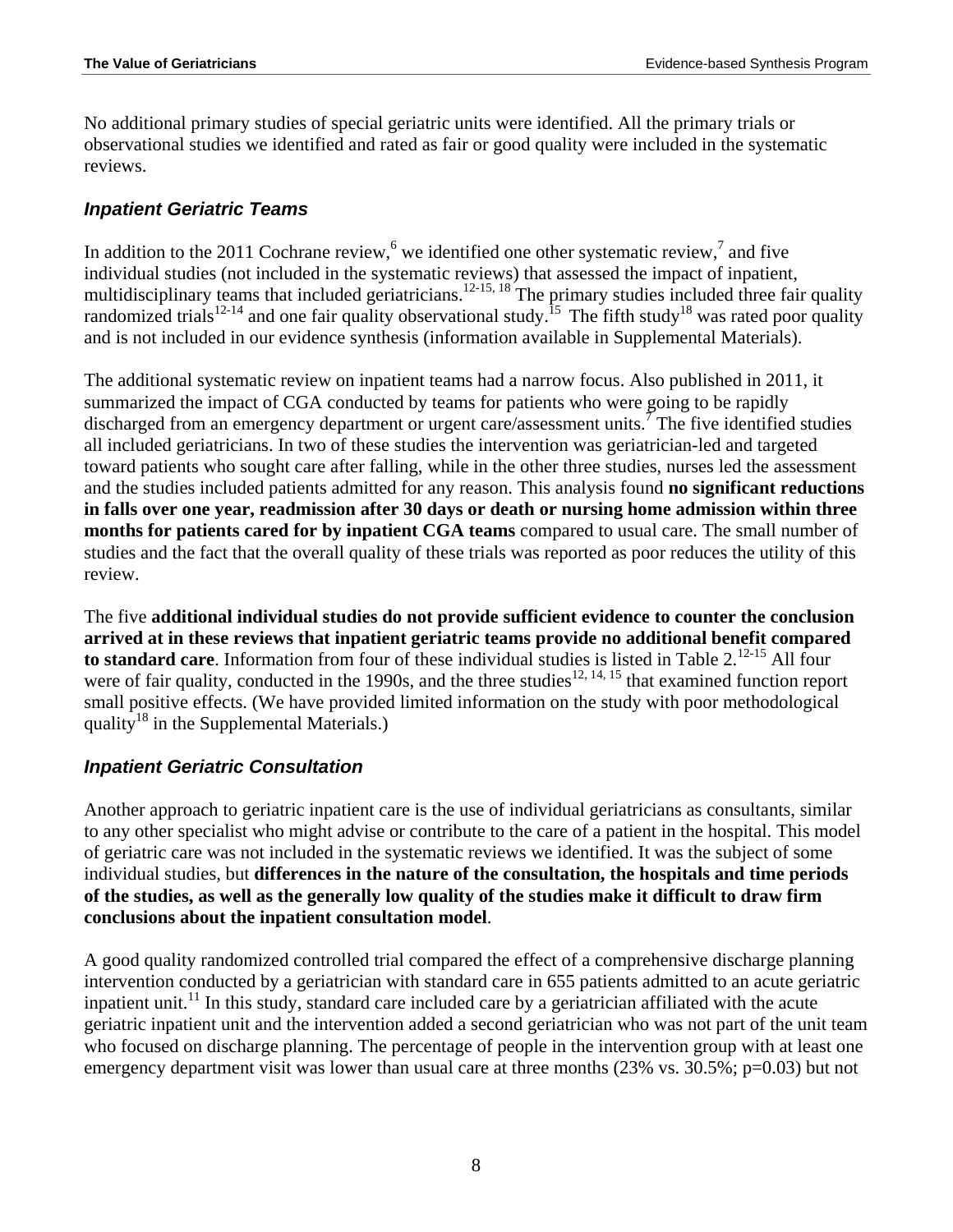significantly different at six months  $(35.3\% \text{ vs. } 40.8\%; \text{ p=0.15})$ ; similarly, survival was better in the intervention group at the three-month follow-up with no significant difference at six months.

Four other studies were of poor methodological quality.<sup>17, 19-21</sup> They are listed in the Supplemental Materials.

#### **KEY QUESTION 1B: Are there specific characteristics that lead to improved outcomes among inpatients?**

Given the diversity among hospitals and patients, we are also interested in whether inpatient geriatric care is more effective for certain patients or if there are specific components of an intervention that are essential for positive outcomes. Three of the systematic reviews<sup>6, 8, 10</sup> included in this Evidence Brief attempted to answer these types of questions.

In addition to comparing special geriatric units to floating teams, the authors of the 2011 Cochrane review conducted several additional sub group analyses.  $6$  They compared: a) interventions that targeted patients who were frail and most at risk of nursing home admission or functional or cognitive impairment to interventions that enrolled patients based on age; b) interventions that initiated the CGA at different times (at admission to the emergency department, within 72 hours, or later in treatment); and c) whether the inpatient CGA provided outpatient follow-up or not. They found:

- No difference in outcomes attributable to targeting patients by selected criteria as opposed to age alone;
- Timing of the CGA was difficult to evaluate as this information was not always specified by study authors; and
- No clear link between post discharge geriatric follow-up and program benefits, defined as better outcomes.

The review of inpatient geriatric hospital units<sup>8</sup> concluded that lack of detailed information on the usual care in inpatient units (the comparator) makes it difficult to isolate the effective components of the special geriatric acute care units. This is particularly true since it is likely that 'usual care' varies according to characteristics such as geographic area or type of hospital. The authors were unable to conduct planned analyses by patient characteristics because the studies did not report them adequately or because the range of patients' ages was limited.

Similarly, the review of inpatient geriatric rehabilitation<sup>10</sup> was unable to address whether targeting patients for enrollment or program characteristics make geriatric inpatient programs more effective, because few detailed descriptions of the interventions were available.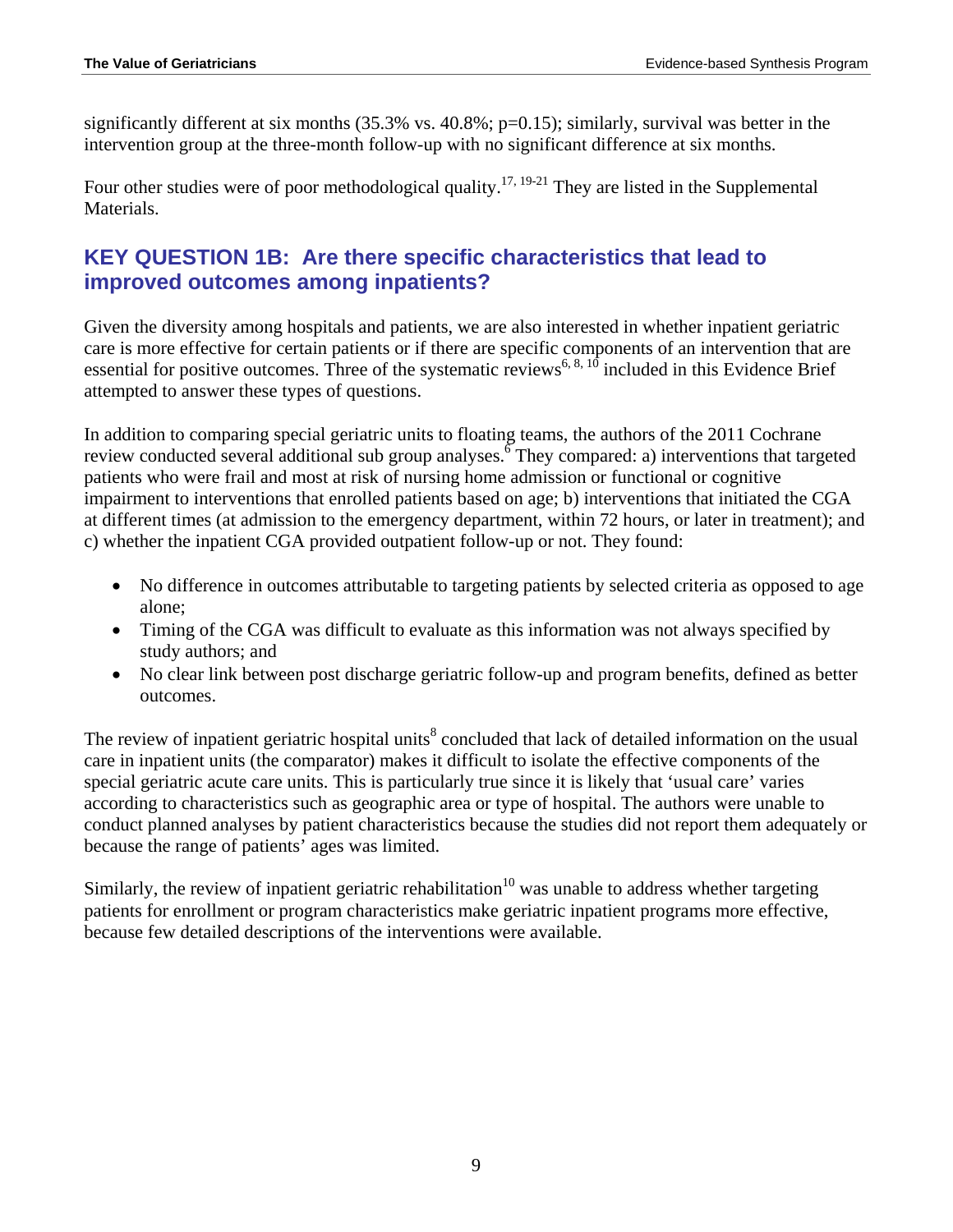#### **SUMMARY: Inpatient Care**

**Patients receiving care in special geriatric units that are staffed by a team including a geriatrician have better function at discharge and are more likely to be discharged to home than patients receiving standard hospital care.** 

**Evidence about the effect of inpatient geriatric intervention on hospital readmission, length of stay, emergency visits, and outpatient visits is insufficient to draw conclusions.** 

**Neither inpatient geriatric units nor inpatient geriatric teams had lower patient mortality rates when compared with usual care.** 

**There is insufficient evidence to allow any conclusion about whether models of care that use geriatricians as inpatient consultants are effective.** 

**Geriatricians in special teams that conduct Comprehensive Geriatric Assessment and advise on patient care across hospital units (floating teams) do not improve patient outcomes.** 

**For all types of interventions involving geriatricians in inpatient care:** 

- **Detailed examinations of the impact of different components of the intervention, including the specific contribution of the geriatrician, are difficult to isolate from published studies.**
- **More research is needed about what components of specific types of interventions are most likely to improve patient outcomes.**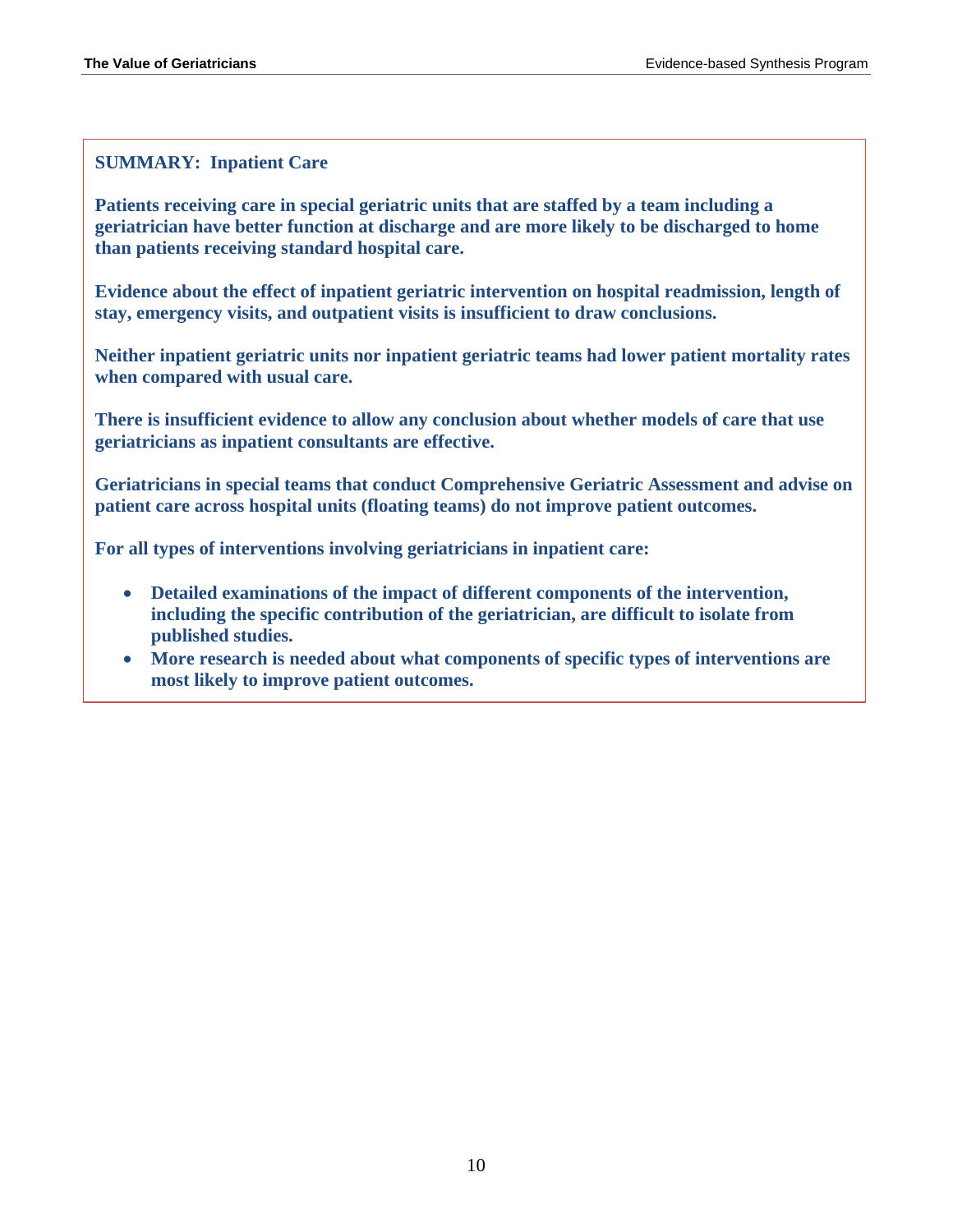## **TABLE 1. INPATIENT: SYSTEMATIC REVIEWS SUMMARY**

| Year, First<br><b>Author</b>                                           |                                          |                                                                                                                               |                                                                                                                        | Key Outcomes*                                                                 |                                                  |                                                               |                                              |                    |  |
|------------------------------------------------------------------------|------------------------------------------|-------------------------------------------------------------------------------------------------------------------------------|------------------------------------------------------------------------------------------------------------------------|-------------------------------------------------------------------------------|--------------------------------------------------|---------------------------------------------------------------|----------------------------------------------|--------------------|--|
| (AMSTAR<br>Rating)<br># of Included<br><b>Studies</b><br># of Subjects | Type of<br>Intervention                  | Subject of Study                                                                                                              | Geriatrician<br><b>Role/Tasks</b>                                                                                      |                                                                               | <b>Mortality Function</b>                        | <b>Nursing Home</b><br>Admission/<br><b>Living at Home</b>    | Length of Stay/<br><b>Rehospitalizations</b> | <b>Medications</b> |  |
| 2010,<br>Bachmann <sup>10</sup><br>(10/11)<br>17 RTs<br>4780           | <b>Special Units</b>                     | Inpatient rehabilitation<br>specifically designed for<br>geriatric patients                                                   | All teams included<br>geriatricians                                                                                    | $+ + +$                                                                       | $+ + +$                                          | $+ + +$                                                       | <b>NR</b>                                    | <b>NR</b>          |  |
| 2009, Baztan <sup>8</sup><br>(8/11)<br>11 studies<br><b>NR</b>         | <b>Special Units</b>                     | Acute geriatric units<br>compared with<br>conventional care units                                                             | 8 of 11 specify a<br>geriatrician is part of<br>unit team                                                              | $\sim\, \sim$                                                                 | $+ + +$                                          | $+ + +$                                                       | $\sim\, \sim$ $\sim$                         | <b>NR</b>          |  |
| 2011, Conroy <sup>7</sup><br>(9/11)<br>5 RTs                           | <b>Teams</b>                             | CGA for older patients in<br>the hospital who were<br>assessed, treated and<br>discharged in a short<br>period of time        | 2 of 5 interventions<br>were geriatrician-led; 3<br>of 5 were nurse-led with<br>geriatrician on team                   | $\sim\sim\sim$                                                                | $\sim\, \sim$                                    | $\sim\, \sim$                                                 | $\sim\, \sim$                                | <b>NR</b>          |  |
| 2004, Day $^9$<br>(8/11)<br>58 primary<br>research; 9 SRs              | Multiple,<br>inpatient and<br>outpatient | <b>Specialist Geriatric</b><br>Services                                                                                       | All studies included<br>people training in<br>geriatrics, but it was not<br>always clear whether it<br>was a physician | $\sim\sim\sim$                                                                | $+ + +$                                          | $+ + +$                                                       | $+ + +$                                      | <b>NR</b>          |  |
| 2011, $Ellis6$<br>(9/11)<br>22 RTs<br>10, 315                          | <b>Special Units</b><br>and Teams        | CGA in hospital for<br>patients admitted as an<br>emergency overall and to<br>compare interventions on<br>key characteristics | 20 of 22 studies<br>included geriatricians<br>assigned to special<br>units (7) or teams (13)                           | Overall<br>$\sim\sim\sim$<br>Unit<br>$\sim\sim\sim$<br>Team<br>$\sim\sim\sim$ | Overall<br>$+ + +$<br>Unit<br>???<br>Team<br>??? | Overall<br>$+++$<br>Unit<br>$+ + +$<br>Team<br>$\sim\sim\sim$ | Overall<br>???<br>Unit<br>???<br>Team<br>??? | <b>NR</b>          |  |

\* For systematic reviews, impact on key outcomes is limited to included studies that involve geriatricians.

Abbreviations: CGA = Comprehensive Geriatric Assessment; Obs = Observational study; RT = Randomized trial; SR = Systematic Review.

Systematic Reviews, Summary Impact: +++ = Positive Impact; --- = Negative Impact; ~~~ = No difference; ??? = Unable to determine; NR = Not studied or reported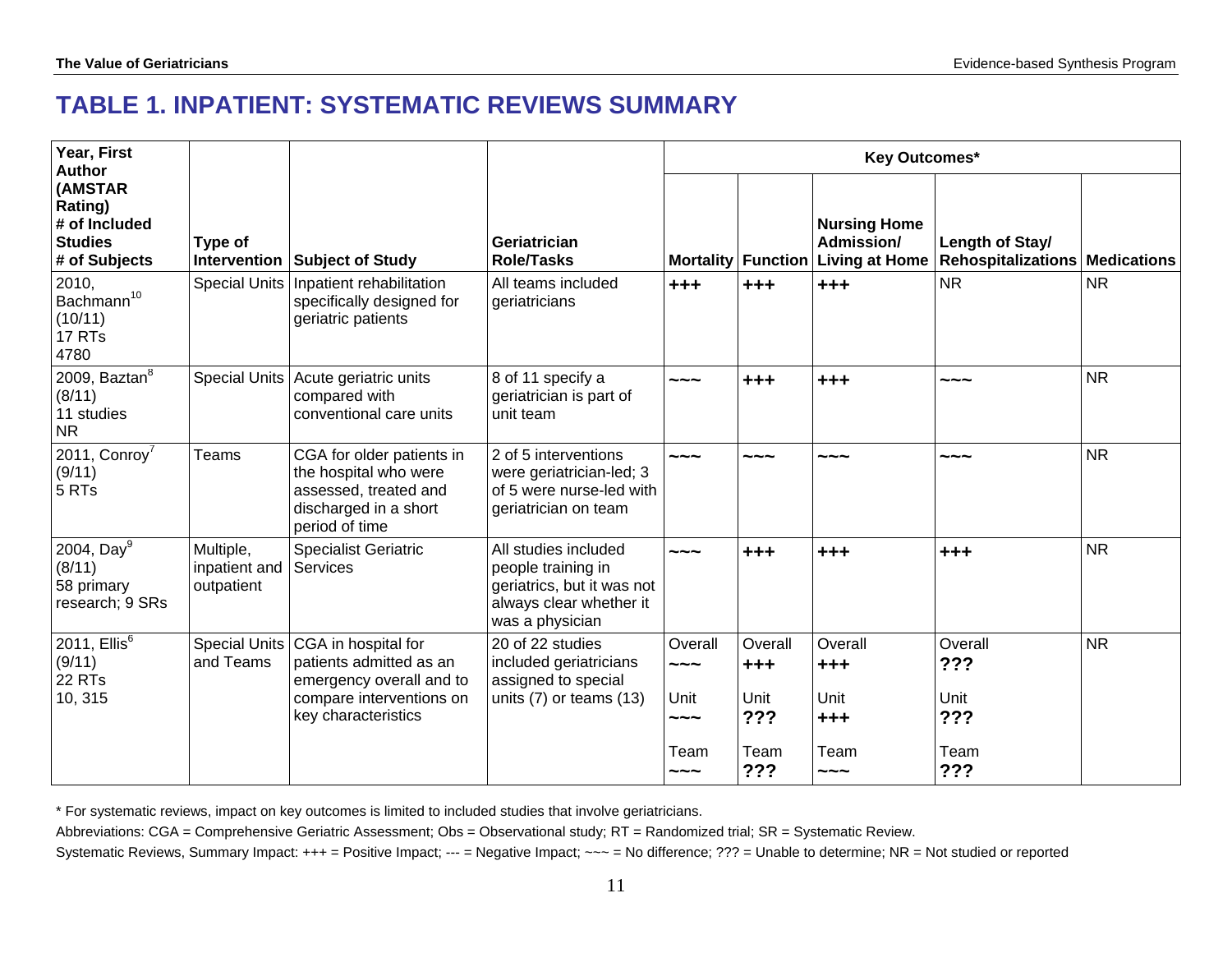## **TABLE 2. INPATIENT: ADDITIONAL PRIMARY STUDIES SUMMARY**

| Year, First<br><b>Author</b>                                  |                         |                                                                                                    |                                                                                                                                                                                                       | <b>Key Outcomes</b>          |                 |                                                           |                                              |                    |  |
|---------------------------------------------------------------|-------------------------|----------------------------------------------------------------------------------------------------|-------------------------------------------------------------------------------------------------------------------------------------------------------------------------------------------------------|------------------------------|-----------------|-----------------------------------------------------------|----------------------------------------------|--------------------|--|
| (Quality Rating)<br><b>Type of Study</b><br>(# of Subjects)   | Type of<br>Intervention | <b>Subject of Study</b>                                                                            | Geriatrician Role/Tasks   Mortality                                                                                                                                                                   |                              | <b>Function</b> | <b>Nursing Home</b><br><b>Admission/Living</b><br>at Home | Length of Stay/<br><b>Rehospitalizations</b> | <b>Medications</b> |  |
| 1995, Germain $1\overline{3}$<br>(Fair)<br><b>RT</b><br>(108) | Teams                   | Geriatric assessment<br>and management of<br>inpatients who would<br>qualify for a special<br>unit | Assessment and<br>responsibility for<br>treatment                                                                                                                                                     |                              | <b>NR</b>       | $\ddot{\phantom{1}}$                                      | $\ddot{\phantom{1}}$                         | <b>NR</b>          |  |
| 1990, $Hogan^{14}$<br>(Fair)<br><b>RT</b><br>(132)            | Teams                   | Usefulness of<br>geriatric consult<br>teams in acute care                                          | Geriatrician was part of<br>team including a nurse<br>coordinator, an<br>occupational therapist, a<br>physiotherapist, a social<br>worker, a dietitian and a<br>representative from<br>pastoral care. | <b>NR</b>                    | ÷               | <b>NR</b>                                                 | <b>NR</b>                                    | <b>NR</b>          |  |
| 1993, Inouye <sup>15</sup><br>(Fair)<br>Obs<br>(258)          | Team                    | Evaluation of a nurse-<br>centered intervention.                                                   | Geriatricians provided<br>support for geriatric<br>resource nurses on<br>intervention units; in one<br>unit geriatricians<br>participated in rounds, in<br>the second they did not.                   | <b>NR</b>                    | ÷               | <b>NR</b>                                                 | <b>NR</b>                                    | <b>NR</b>          |  |
| 2011, Legrain $\overline{11}$<br>(Good)<br><b>RT</b><br>(655) | Consultation            | A comprehensive<br>discharge planning<br>intervention<br>conducted by a<br>geriatrician            | Geriatrician, not part of<br>regular care team, was<br>responsible for the<br>intervention.                                                                                                           | 3 months:<br>٠.<br>6 months: | <b>NR</b>       | <b>NR</b>                                                 | 3 months:<br>٠<br>6 months:                  | <b>NR</b>          |  |
| 1997, Slaets $\sqrt{12}$<br>(Fair)<br><b>RT</b><br>(237)      | <b>Teams</b>            | Inpatient<br>multidisciplinary team<br>focused on optimal<br>function                              | Geriatricians conducted<br>assessments, then<br>generated and<br>implemented a care plan                                                                                                              | <b>NR</b>                    | ÷               | $\ddagger$                                                | $\ddot{}$                                    | <b>NR</b>          |  |

Abbreviations: Obs = Observational study; RT = Randomized trial.

Individual Studies, Impact: + = Positive Impact; - = Negative Impact; ~ = No difference; ? = Unable to determine; NR = Not studied or reported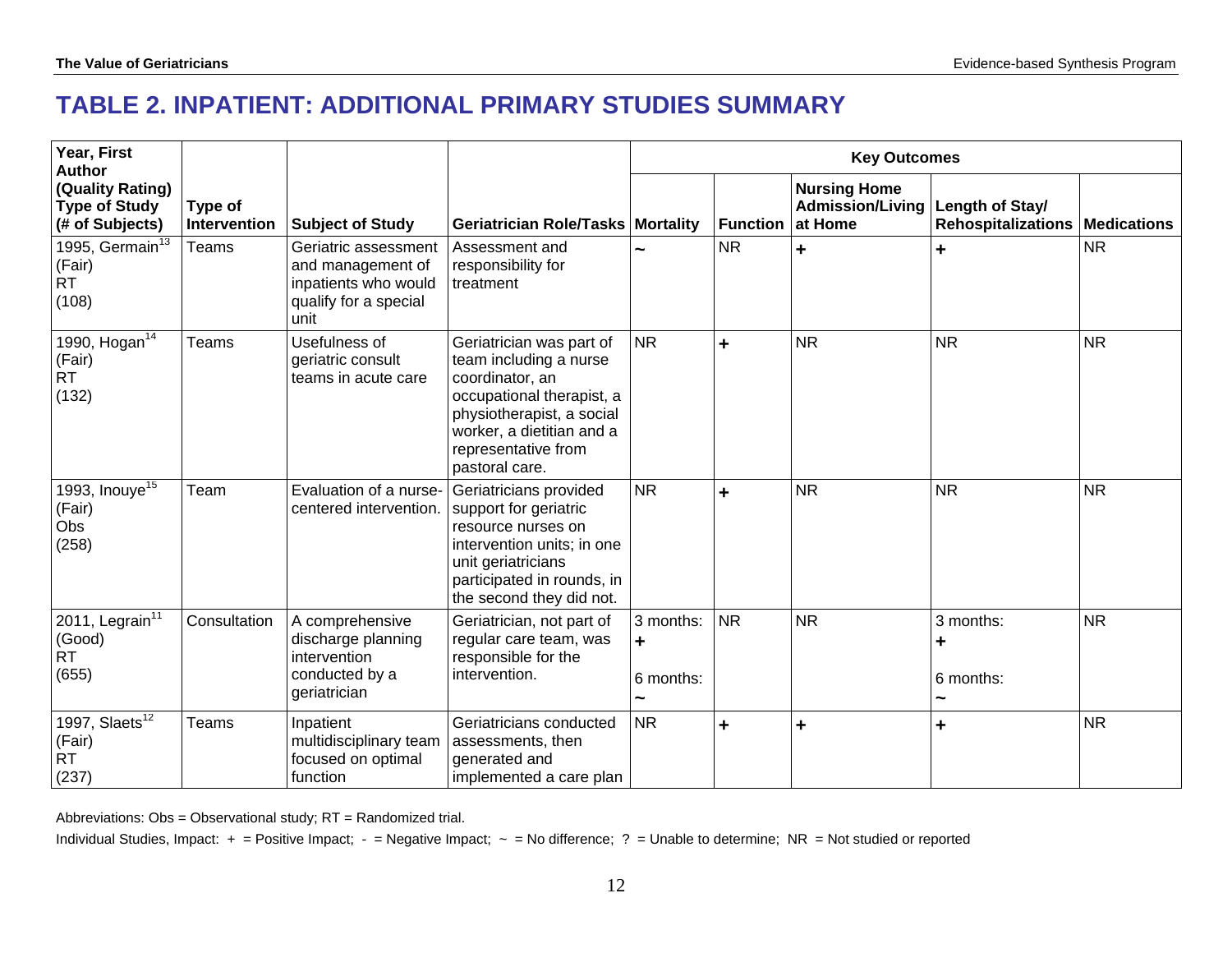#### **KEY QUESTION 2A: What is the effectiveness of geriatric consultations, co-management, or geriatricians as primary care providers for outpatient primary care?**

#### **OVERVIEW OF IDENTIFIED STUDIES**

We identified five systematic reviews<sup>24-28</sup> that summarize studies about models of geriatric outpatient care (Table 3). Systematic reviews were not included in our assessment of evidence if they did not include any studies in which geriatricians were part of the intervention or if the interventions in the included studies were not described.

Three of the identified systematic reviews focus on complex interventions, including  $CGA$ ,  $24-26$  while the other two reviews were about home visits and screening assessments.<sup>27, 28</sup>

We also identified 11 fair- or good-quality randomized trials and observational studies that were not covered by these reviews (Table 4): five evaluated team care or comprehensive models,  $29-33$  four studied geriatricians acting as consultants,  $34-37$  and two assessed geriatricians who provided primary care.  $38,39$ 

The role of the geriatrician varied in these studies. In some, the geriatrician conducted the assessment and/or follow-up visits with the patients. In Table 4, we have labeled these as 'Direct' to indicate that the geriatrician was directly involved in patient care. In other interventions, the geriatrician reviewed assessments or plans made by other health care providers and advised, but did not interact with the patients. We labeled theses as 'Indirect' in Table 4.

The systematic reviews of complex interventions are similar in scope to the additional primary studies of care by geriatric teams we identified, and they are summarized with these studies. The home visit and screening reviews are more closely related to primary care functions and, therefore, these reviews are reported with additional individual studies of primary care provided by geriatricians.

#### *Geriatricians in Teams or Complex Models of Outpatient Care*

Most of the studies included in the reviews, as well as our assessment across systematic reviews, found **limited and inconsistent evidence of better outcomes from outpatient care provided by multidisciplinary teams including geriatricians compared with usual care.** The results are contradictory and interventions and outcome measures differed across studies.

One systematic review published in 2009 focused on coordinated and integrated interventions targeting frail elders, and identified nine randomized trials published between 1997 and July 2007.<sup>24</sup> Three of the nine studies include geriatricians in the intervention. The reviewers provided details on individual studies and a narrative analysis. Results of the studies with geriatricians paralleled the overall conclusions of the review that **results are mixed with limited evidence of benefit**. For example:

- One of the three studies including geriatricians documented improvement in function, while two found no difference compared to standard care; and
- One study found an increase in health services by the intervention group; the second reported a decrease in health services utilization; and the third reported no effect on hospital days.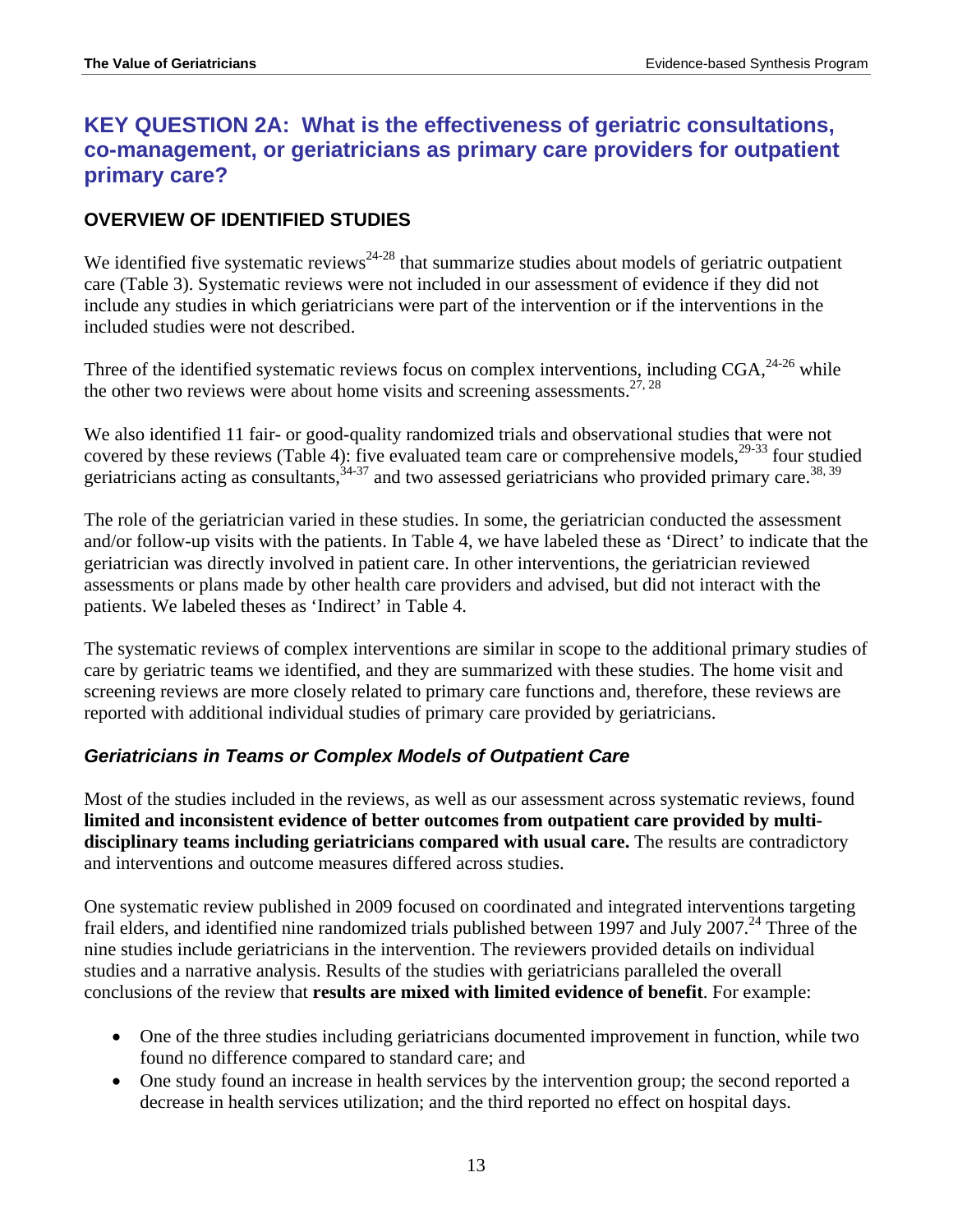Another review by Beswick and colleagues identified 89 trials of complex interventions including 19 studies of care that involved geriatricians.<sup>25</sup> The review subdivided interventions into 28 studies of CGA for elderly in general (geriatricians in six); 24 of CGA targeted to frail elders (geriatricians in eight); 21 of community-based follow-up post hospital discharge (geriatricians in four); 13 of fall prevention programs (geriatricians in one); and three about group counseling (none involved geriatricians). The review found that targeted and untargeted CGA and community follow-up were associated with:

- **Fewer nursing home admissions** (0.87, 95% CI 0.83–0.90)
- **Improved physical function** (standardized mean difference -0.08, 95% CI -0.11– -0.66)
- **Lower risk of hospital admissions** (0.94, 95% CI 0.92–0.97)
- **No difference in mortality** (1.00, 95% CI 0.97–1.02)
- Subgroup analyses of interventions compared by intensity or the involvement of multiple disciplines (studies with geriatricians were higher intensity and involved multiple disciplines) did not change the results.

Trials that were conducted prior to 1993 were more likely to find a positive effect than trials conducted later. The authors of the review speculate that this may be the result of the diffusion of geriatric best practices into general care.

The third synthesis of complex interventions we identified was a meta-analysis of the impact on mortality of CGA provided either as primary care or as an outpatient consultation.<sup>26</sup> All the interventions in the included studies involved a geriatrician. The authors hypothesized that prior individual trials found no effect due to small sample sizes and conducted a meta-analysis to determine if merged data would produce a different conclusion. Instead, the meta-analysis affirmed that **CGA does not result in lower mortality.** There was:

- No effect of CGA on mortality (risk ratio:  $0.95$ ,  $95\%$  CI  $0.82-1.12$ ,  $p=0.62$ ).
- No effect of CGA on mortality in any of the subgroup analyses, including:
	- o Characteristics of the intervention
	- o How long the patients were managed by the team conducting the CGA.
- No effect on mortality across subgroup comparisons of studies that were conducted in VA and not in VA.

We identified five additional good or fair quality randomized controlled trials of geriatricians in team outpatient care.29-33 Two studies rated as poor quality primarily because the articles did not provide sufficient information on the study. $40,41$  These are described in the Supplemental Materials.

**Two31, 33 of the three studies that involved geriatricians working directly with patients reported benefits including lower nursing home admissions and better medication management from team care, while one study reported a higher mortality rate that the researchers were unable to explain.<sup>30</sup>**

• A study conducted in Finland targeted couples in which one had dementia.<sup>31</sup> This randomized trial evaluated a multicomponent intervention including a caseworker, geriatrician, support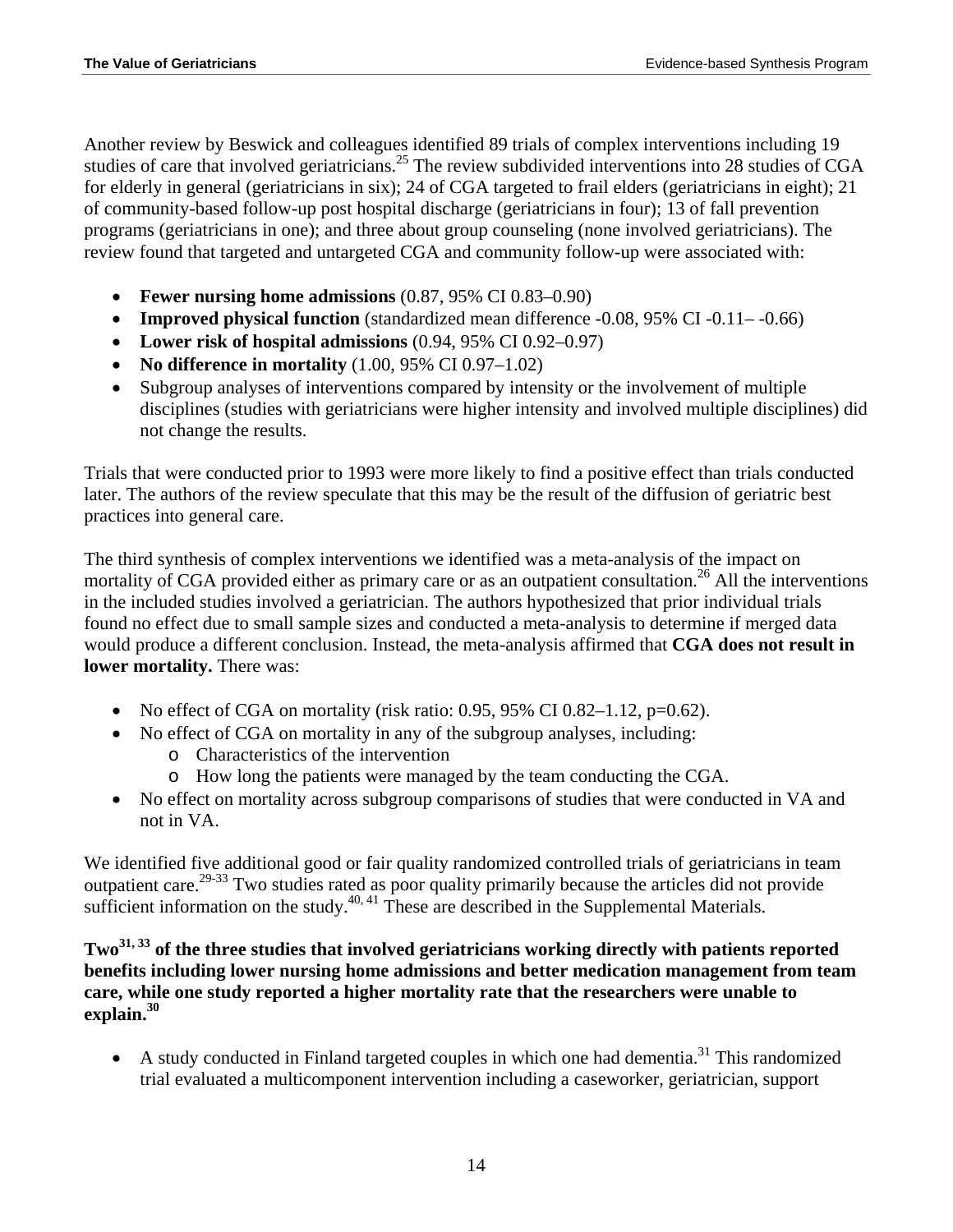groups, education, coordination of social services and collaboration with primary care providers. Control group couples received usual health and social services.

- o Results included a lower nursing home admission rate at 18 months (11.9% vs. 24.2%,  $p=.05$ ) but no significant difference at two years (24.2% vs. 28.3%,  $p=0.64$ ).
- o Overall costs per year for the couples was significantly lower for the intervention group (15,568 EURO vs. 23,553; p=0.03).
- A study of both inpatient and outpatient Geriatric Evaluation and Management (GEM) followed Veterans for 12 months to monitor adverse drug events, inappropriate drug use and underuse.<sup>33</sup> GEM was compared to usual VA care.
	- o In-patient GEM was associated with a decrease in unnecessary drugs, but no difference in serious adverse reactions.
	- o Outpatient GEM was associated with significantly fewer serious adverse reactions  $(RR=0.65, 0.45 - 0.93, p=0.02)$  and fewer instances where drugs were omitted although they were indicated for the condition.
- A randomized trial of an intervention in which a geriatric team, including a geriatrician, NP, and pharmacist, working with primary care providers and patients, was conducted in primary care practices in Seattle, Washington.<sup>30</sup>
	- o The intervention produced no significant differences in function, hospitalization or highrisk prescribing.
	- o Significantly more people died in the intervention group than in the control group (11.4% vs. 7.1%, p=0.03) and the researchers were unable to explain this difference. They speculated it could have been due to unmeasured differences in illness severity or to confusion about whether the geriatrician or the primary care provider was making clinical decisions.

In the other two studies of teams, geriatricians supported other clinicians.<sup>29, 32</sup> These **studies of indirect geriatrician care in teams found small differences in health services utilization and cost, but no significant differences in mortality or function.** 

- The results of a randomized trial of an outpatient model called GRACE that targeted low-income seniors in Indianapolis, Indiana were reported in two articles.<sup>29, 42</sup> The intervention consisted of a support team of a nurse practitioner and social worker who conducted homes visits and followed patients and coordinated care with primary care physicians. An interdisciplinary team, led by a geriatrician, reviewed cases weekly and contributed to care plans and management recommendations.29
	- o At two years, there was no difference in mortality, function or hospitalizations.
	- o There was some impact on utilization:
		- Lower emergency department (ED) visit rates per  $1000$  (1445 vs. 1748, p=0.03) in the total sample
		- Lower ED visits and hospitalizations rates for the predefined subgroup of patients at high risk of hospitalization (ED: 848 vs. 1314, p=.03; Hospitalization: 396 vs.  $705, p=.03$
	- $\circ$  A follow-up cost analysis<sup>42</sup> found no difference is costs during the two years of the intervention for either all subjects or the high risk subgroup, but in the third year, one year after the intervention period, costs were lower for the intervention group (\$5,088 vs.  $$6,575, p<0.001$ .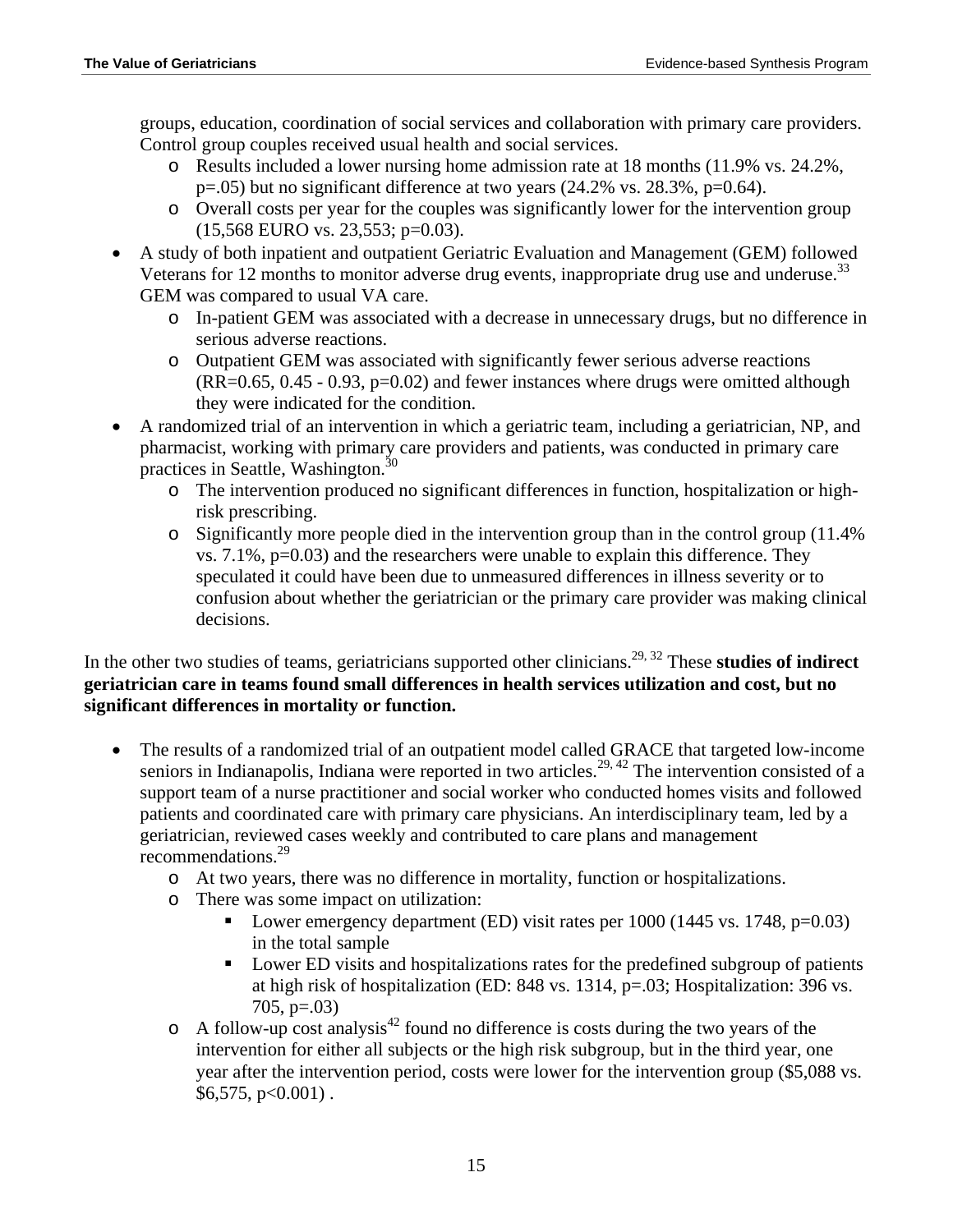- A randomized study in the VA evaluated an intervention in which primary care patients were screened and assessed by a physician assistant who referred patients requiring follow-up to a team including geriatricians for outpatient geriatric assessment. The comparison group received normal primary care.
	- o The results included increased identification and evaluation of geriatric conditions but no improvements in function or reductions in hospitalization at follow-up in one, two and three years after the initial screening.<sup>32</sup>

#### *Geriatricians as Outpatient Consultants/Specialists*

Another model of outpatient care is one in which geriatricians provide consultations about older, frail patients to another clinician who has primary responsibility for the patient's care. In some cases, the consultation involves direct contact with patients and in others, the consultation is limited to record review and discussions with the clinicians providing care. Two of the studies we identified evaluated geriatrician consultation that included direct contact with patients<sup>34, 35</sup> and two examined consultations that did not.36, 37 **The studies of consultations that include direct involvement in patient care show some improvement in outcomes in patients who are at high risk of frailty or identified as high service users.** Two additional studies<sup> $43, 44$ </sup> were rated as low quality and are described in the supplemental materials.

A trial of a geriatric intervention in primary care randomized patients into two groups and then assessed all participants' risk of frailty.<sup>35</sup> Control group patients received usual care. The experimental group patients at low risk of frailty attended a group educational session, while those at high risk received a visit from a geriatrician who made recommendations to the patient and put these recommendations in the patients' charts for their primary care provider and nurse.

- Comparisons between the entire intervention and control group found no effect on occurrence of, or time until, the primary outcome (a composite of death or admission to nursing home or home care).
- When only the patients at high risk of frailty were compared, there was a lower rate of death or admission to long-term care in the intervention group versus the control group (16.3% vs. 28.4%,  $p=0.028$ ).
- Additionally, more of the high-risk patients in the intervention group compared to the control group reversed their frailty status  $(27.9\% \text{ vs. } 13.5\%, \text{ p=0.027}).$

An observational study evaluated an intervention in which geriatricians met twice with patients who had high numbers of outpatient visits.<sup>34</sup> During these consult visits, the geriatrician assessed the patient, solved problems and developed plans that were shared with the primary care physician as well as the patient. Patients seen by the geriatricians were compared to a group of patients from other primary care clinics in the same health system created by matching on sex and propensity scores.

- Intervention patients had a lower rate of hospitalization  $(0.57, 95\% \text{ CI } 0.37{\text{-}}0.86, \text{p=0.01})$  and health care costs that were 26.3 percent lower (p=0.04).
- No significant differences in mortality, nursing home admission, high-risk prescriptions or other health care utilization were identified.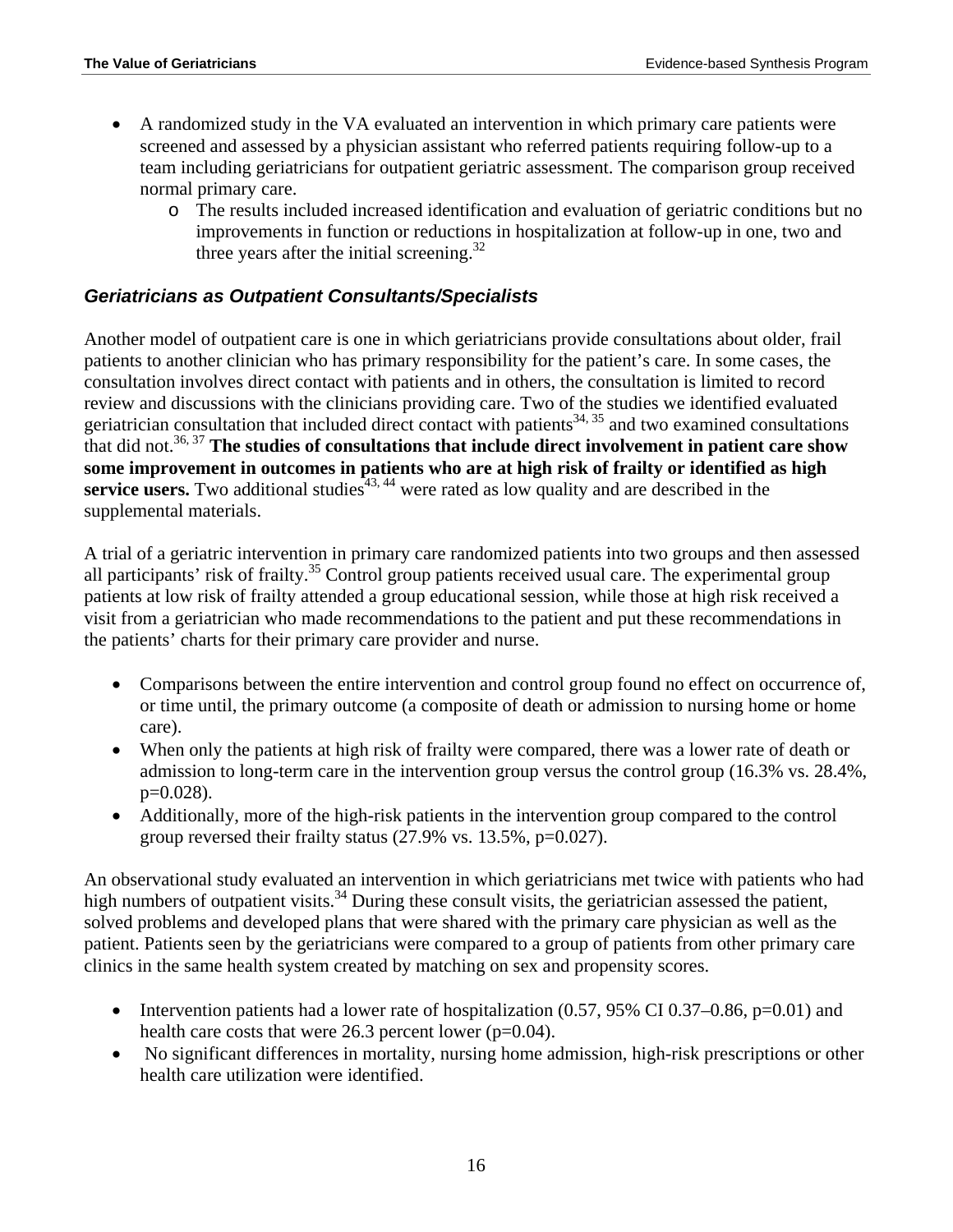#### **Two trials of consultation by geriatricians who advised other clinicians report limited impact on function.36, 37**

A randomized trial conducted in the 1990s in California tested an intervention that included home-based assessments and follow-up visits by nurse practitioners who were supported by geriatricians in making diagnoses and developing care plans.37 The investigators reported that the impact on function varied depending on the baseline values. Specifically:

• The intervention group with no Activities of Daily Living (ADL) or Instrumental Activities of Daily Living (IADL) dependency at baseline spent more time at a lower level of disability (IADL only) and less time at a higher level (IADL and ADL) compared to similar patients in the control group. The investigator's interpretation of the pattern of the results is that the intervention delayed or decreased dependency even if dependence was not completely prevented.

A randomized trial in Taiwan evaluated an intervention in which community elders were assessed by nurses and then geriatricians used the assessment to develop treatment plans to be carried out by community physicians.<sup>36</sup>

• There was a small and not statistically significant greater rate of improvement in functional status in the intervention group compared with the group receiving usual care.

#### *Geriatricians as Primary Care Providers*

The evidence about geriatricians as primary care providers is limited. This model of care was not directly covered in the identified systematic reviews. However, we have included two systematic reviews, one of screening home visits<sup>28</sup> and the other of health assessments<sup>27</sup> as the scope of these interventions resembles primary care. We found no randomized trials evaluating geriatricians as primary care providers. Three observational studies of this model of care either have a narrow focus on one outcome<sup>38, 39</sup> or have methodological issues and were rated low quality due to a high risk of bias.<sup>45</sup>

A meta analysis of results of trials of **preventive home visits** published between 2001 and 2007 was conducted to update a prior review.<sup>28</sup>

- This analysis reported **favorable but not statistically significant effects on mortality, nursing home admission and function.**
- **The authors stratified the studies by several intervention characteristics, including whether a geriatrician was involved, and found no significant effect on any of the outcomes.**
- The inclusion of a clinical examination in the home visit was associated with a reduction in functional decline (OR 0.64, 95% CI 0.48–0.87).

The second systematic review aggregated studies of the impact of health assessments for older adults.<sup>27</sup> This review is older (studies published between 1970 and 1999) and most of the trials tested assessments conducted by health care workers other than physicians with only two trials that included geriatricians. The authors did no subgroup analyses and highlighted the need for more information and research on the effectiveness of specific components of health assessments.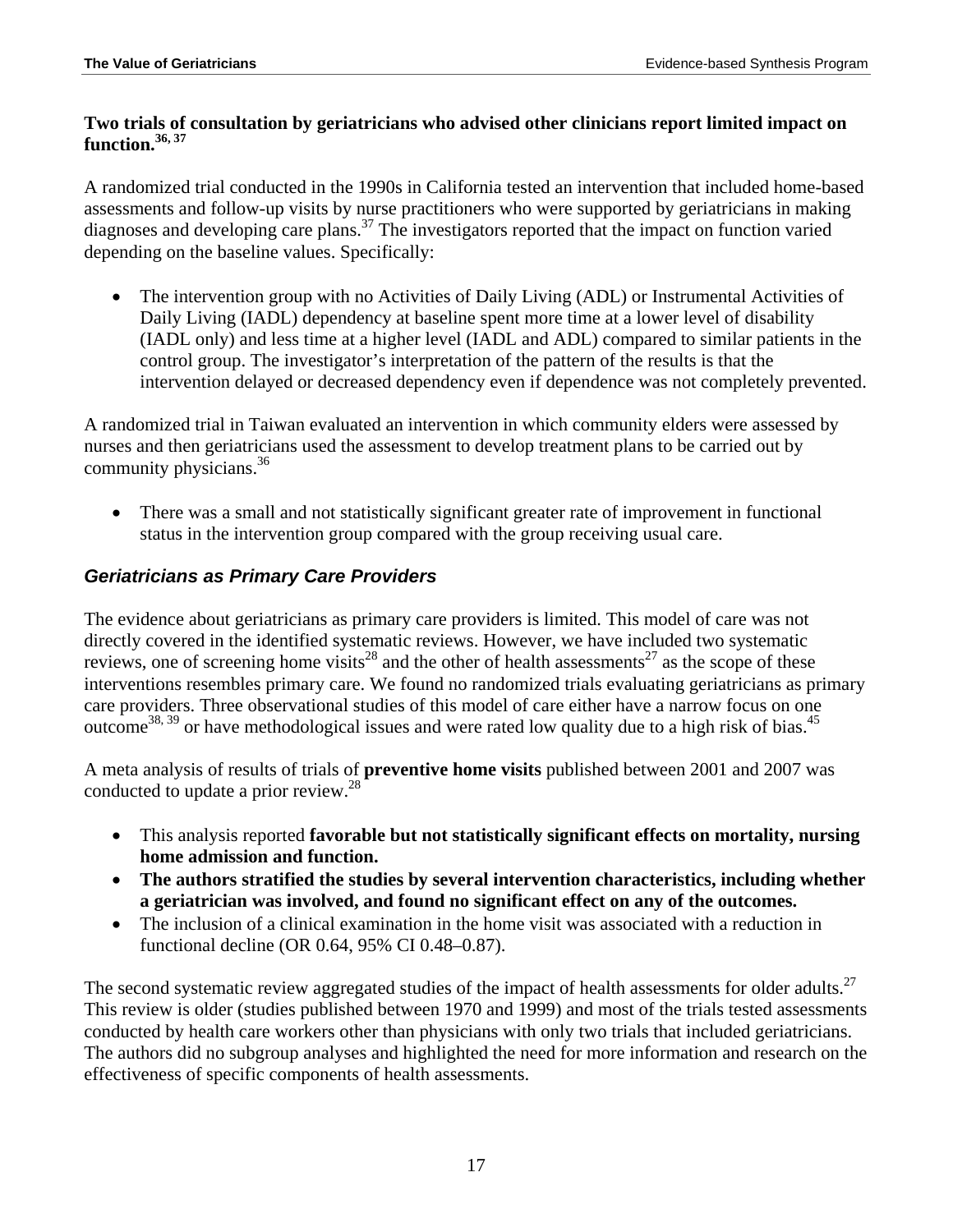- The two studies included in this review with geriatricians involved in the intervention came to conflicting conclusions:
	- o One found that health assessments produced no change in health outcomes and were cost neutral.
	- o Another reported improvement in health outcomes at higher cost.

Two studies not included in the systematic reviews<sup>38, 39</sup> compared geriatricians to generalist physicians who provided primary care to older adults. Both studies examined only medication management outcomes. **The results of these studies suggest that geriatricians manage medications better for older adults than other clinicians.**

- One study randomly sampled patients from a geriatric clinic or general family practice clinic at an academic medical center in the Pacific Northwest region of the US. Patients had to have designated a clinic physician as their primary care provider and had at least two visits in the past two years. Chart reviews were used to collect data on inappropriate medications and this was scored, with a high number representing less inappropriate medications.
	- $\circ$  Geriatricians scored better than generalists (14.2 vs. 11.8, p=.004); and in multivariate regressions, patient factors, such as age, were not associated with the score; while having a geriatrician as a primary care provider predicted a better score.<sup>39</sup>
- An observational study was similar in terms of its research questions, but involved patients and primary care practices in Mexico City. Medications prescribed over a one-year period were evaluated as potentially inappropriate or not for patients followed by geriatricians or other physicians.
	- o Patients who did not have a geriatrician as their physician were found to be more than two times as likely to have a potentially inappropriate medication (adjusted odds ratio 2.59, 95% CI 1.54–4.34;  $p<0.001$ ).<sup>38</sup>

#### **KEY QUESTION 2B: Are there specific characteristics that lead to more effective outcomes among outpatients?**

As was the case for inpatient studies, the **evidence provides only limited insight into what components of geriatrician outpatient care might work best for what types of patients**. The two systematic reviews of teams/complex interventions that attempted subgroup analyses<sup>25, 26</sup> failed to identify any characteristic that was more likely to be associated with any positive outcome. In our attempt to summarize the evidence, we separated team and consulting interventions according to whether the geriatrician provided direct patient care or not. The studies of **interventions involving direct care appear to report more positive results for the outcomes studied than those involving indirect care.** This difference is difficult to assess in a qualitative synthesis, and may be a fruitful topic for further research and synthesis. The available evidence about geriatricians as primary care providers is limited in terms of scope and quality. Additional studies are needed to determine if geriatric primary care is more effective for specific subgroups of patients or if there are aspects of geriatrician-provided primary care that are more likely to produce benefits.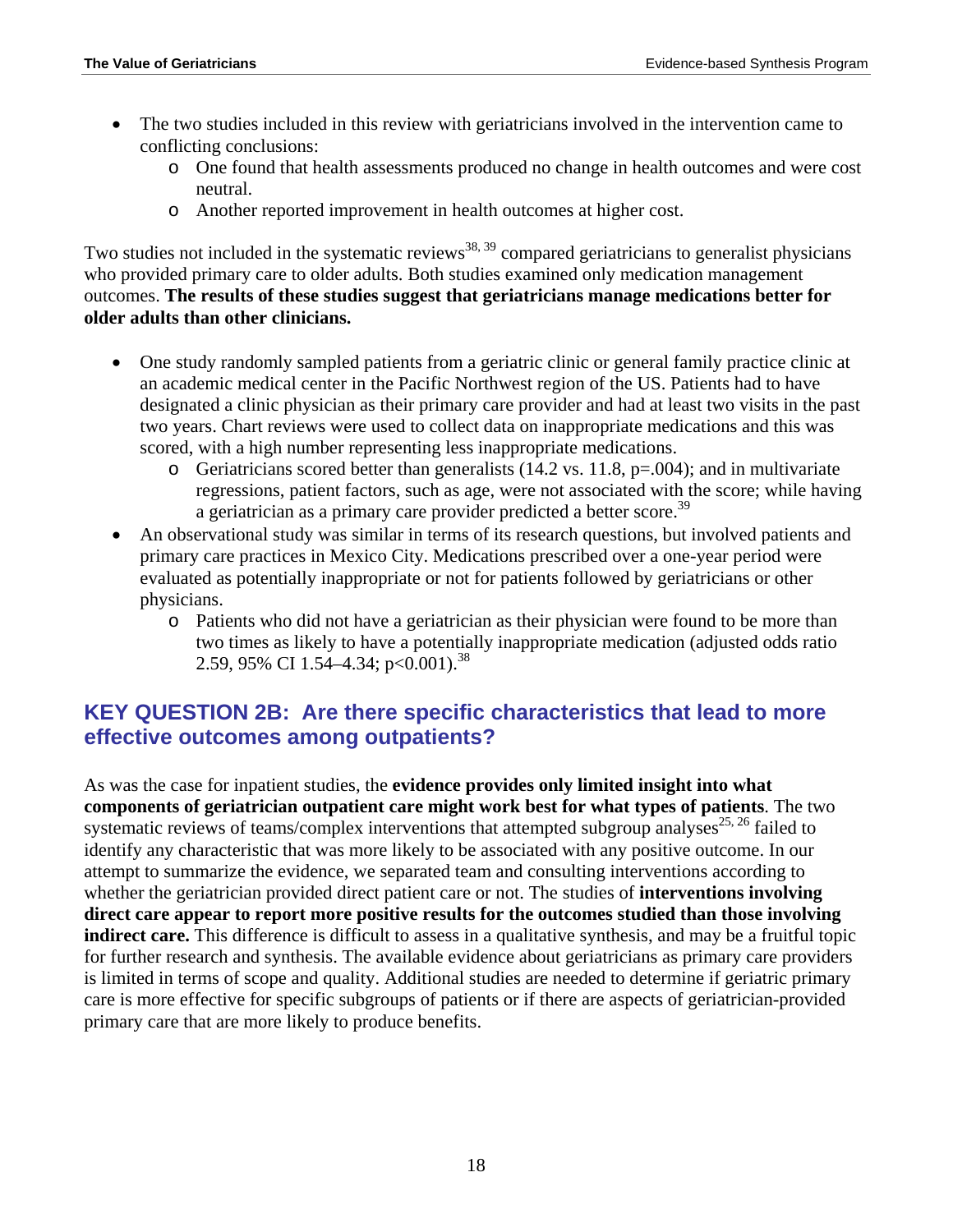#### **SUMMARY: Outpatient Care**

**Evidence is mixed regarding the effects of geriatricians, in teams or as consultants, on function, living at home, and health services utilization** 

**Interventions in which geriatricians have direct patient contact are more likely to result in better outcomes than interventions where the interaction is limited to supporting other clinicians.** 

**Geriatricians as primary care providers provide more effective medication management than other clinicians.** 

**The evidence does not show that outpatient care involving geriatricians reduced mortality compared to usual care.**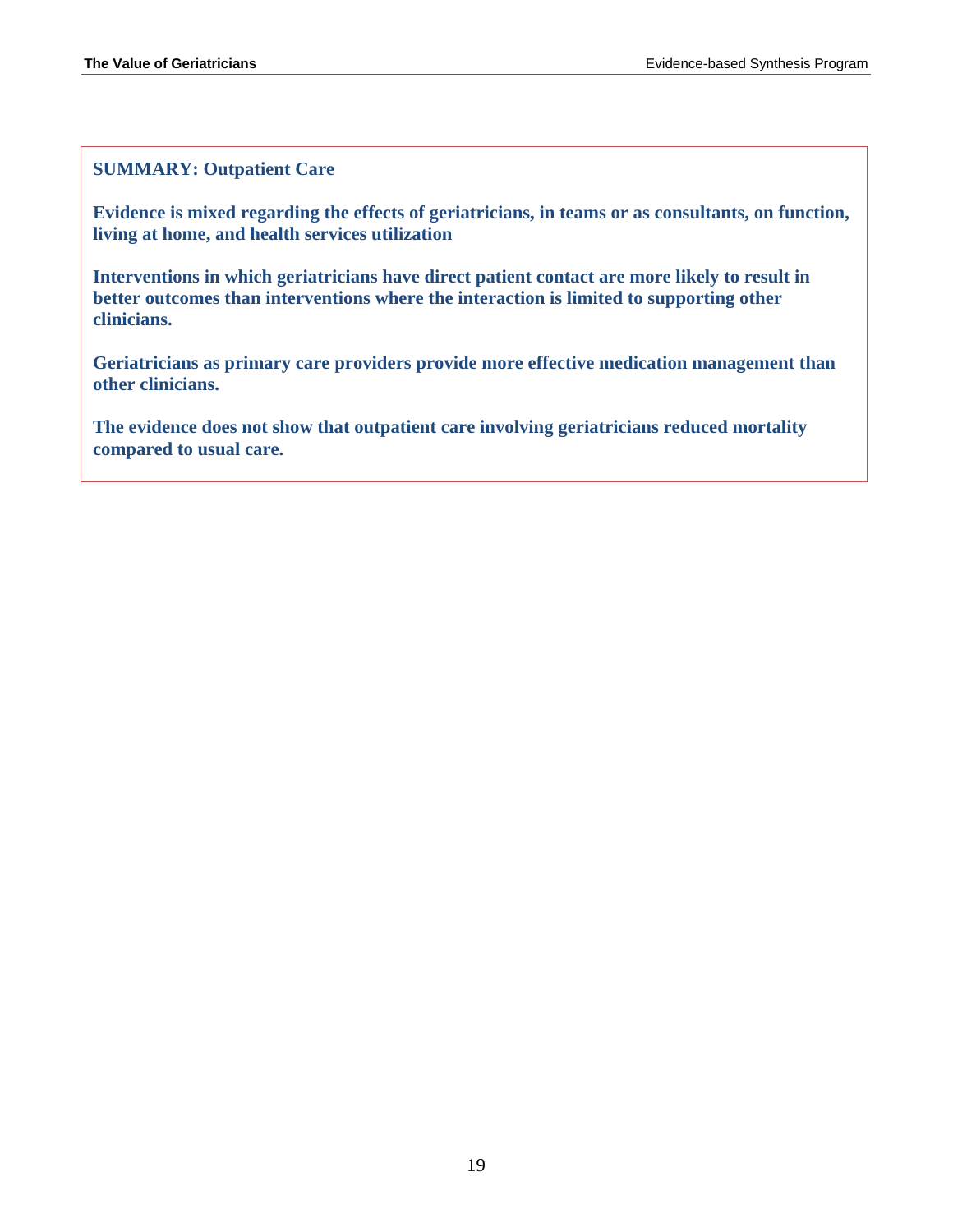## **TABLE 3. OUTPATIENT: SYSTEMATIC REVIEWS SUMMARY**

| Year, First<br><b>Author</b>                                              |                                    |                                                                                              |                                                                                                                                                                                                      | <b>Key Outcomes*</b> |                           |                                                        |                                                                                                             |                    |  |  |
|---------------------------------------------------------------------------|------------------------------------|----------------------------------------------------------------------------------------------|------------------------------------------------------------------------------------------------------------------------------------------------------------------------------------------------------|----------------------|---------------------------|--------------------------------------------------------|-------------------------------------------------------------------------------------------------------------|--------------------|--|--|
| (AMSTAR<br><b>Rating)</b><br># Studies<br># Subjects<br>(if<br>available) | Type of<br>Intervention            | <b>Subject of Study</b>                                                                      | <b>Geriatrician Involvement</b>                                                                                                                                                                      |                      | <b>Mortality Function</b> | <b>Nursing Home</b><br>Admission/<br>Living at<br>Home | <b>Utilization (Length of</b><br>stay/<br><b>Rehospitalizations/</b><br><b>Emergency</b><br>Department use) | <b>Medications</b> |  |  |
| 2008,<br>Beswick <sup>25</sup><br>(8/11)<br><b>89 RTs</b><br>97,984       | Teams/<br>complex<br>interventions | Community-based<br>complex interventions to<br>improve function and<br>maintain independence | Geriatricians in 19 of the 89<br>interventions:<br>6 in studies of CGA; 8 in<br>studies of targeted CGA; 4<br>in community follow-up post<br>hospitalization; and 1 in a<br>fall prevention program. | $\sim\sim\sim$       | $\sim\sim\sim$            | $+ + +$                                                | $+ + +$                                                                                                     | <b>NR</b>          |  |  |
| 2000,<br>Byles <sup>27</sup><br>(6/11)<br><b>21 RTs</b>                   | Primary and<br>Preventive<br>Care  | Health assessments for<br>older adults                                                       | Two studies specifically<br>include geriatricians.                                                                                                                                                   |                      |                           | across the studies with geriatricians                  | Merged in review as health outcomes: Inconsistent results                                                   | <b>NR</b>          |  |  |
| 2009,<br>Ekland <sup>24</sup><br>7/11<br>9RTs                             | Teams/<br>complex<br>interventions | Coordinated and<br>integrated interventions<br>targeting frail elderly                       | In 3 of the 9 studies<br>geriatricians are part of the<br>intervention team.                                                                                                                         | <b>NR</b>            | $\sim\sim\sim$            | <b>NR</b>                                              | ---                                                                                                         | <b>NR</b>          |  |  |
| $2008,$ Huss <sup>28</sup><br>(8/11)<br><b>21 RTs</b><br>14,603           | Primary and<br>Preventive<br>Care  | Multidimensional<br><b>Preventive Home Visits</b>                                            | Geriatricians were involved<br>in 6 trials; subgroup<br>analyses conducted<br>comparing interventions<br>with and without a<br>geriatrician.                                                         | $\sim\, \sim$        |                           | $\sim\, \sim$                                          | <b>NR</b>                                                                                                   | <b>NR</b>          |  |  |
| 2004, Kuo <sup>26</sup><br>(6/11)<br>9 RTs<br>3,750                       | Teams/<br>complex<br>interventions | Effect of CGA on<br>mortality                                                                | Geriatricians were involved<br>in the intervention in all<br>included studies.                                                                                                                       | $\sim\, \sim$        | <b>NR</b>                 | <b>NR</b>                                              | <b>NR</b>                                                                                                   | <b>NR</b>          |  |  |

\* For systematic reviews, impact on key outcomes is limited to included studies that involve geriatricians.

Abbreviations: CGA = Comprehensive Geriatric Assessment; RT = Randomized trial.

Systematic Reviews, Summary Impact: +++ = Positive Impact; --- = Negative Impact; --~ = No difference; ??? = Unable to determine; NR = Not studied or reported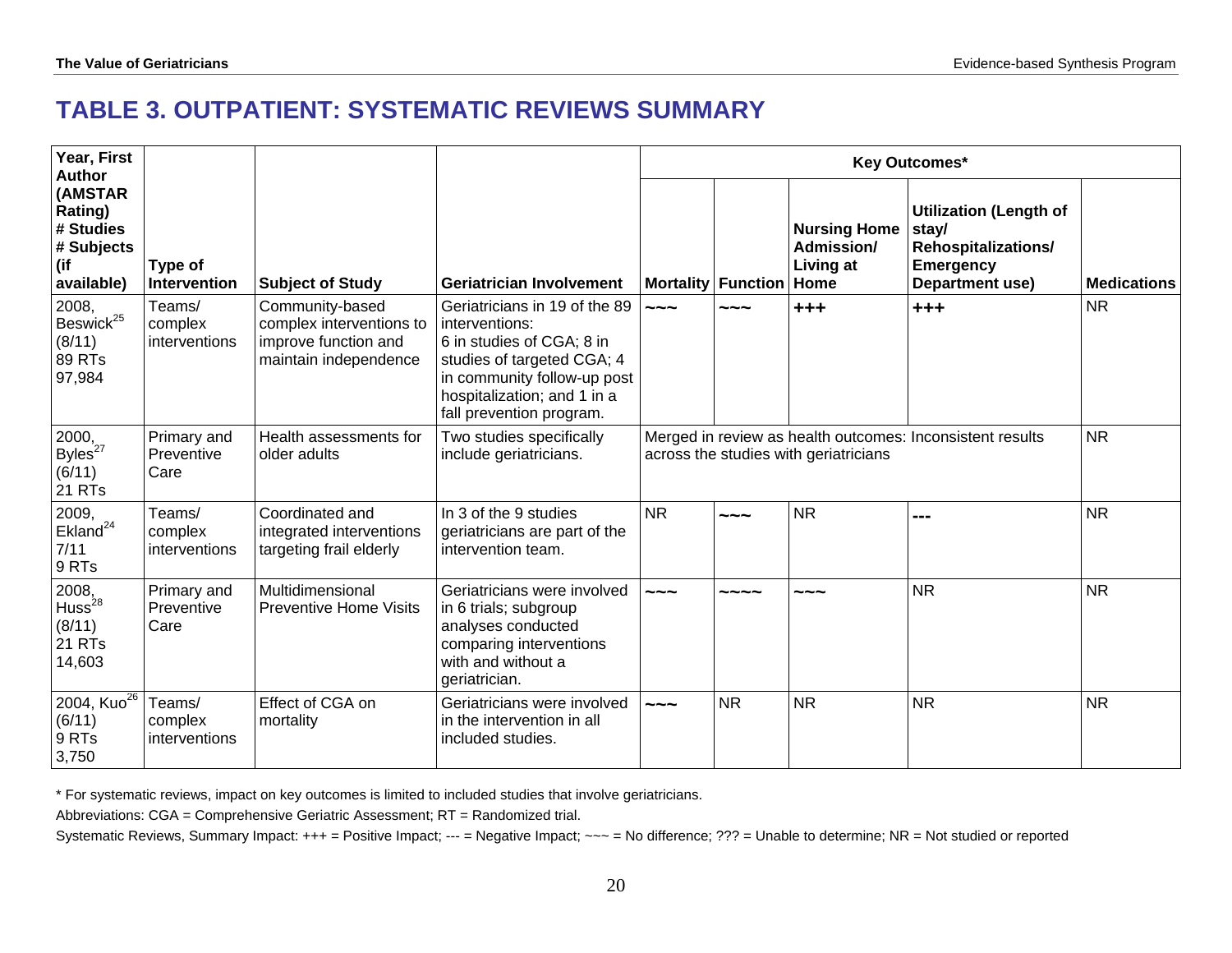## **TABLE 4. OUTPATIENT: ADDITIONAL PRIMARY STUDIES SUMMARY**

|                                                                                      |                         |                                                                                                                                        |                                                                                                                                                                     | <b>Key Outcomes</b> |                                |                                                   |                                                                                                             |                    |
|--------------------------------------------------------------------------------------|-------------------------|----------------------------------------------------------------------------------------------------------------------------------------|---------------------------------------------------------------------------------------------------------------------------------------------------------------------|---------------------|--------------------------------|---------------------------------------------------|-------------------------------------------------------------------------------------------------------------|--------------------|
| Year, First<br>Author<br>(Quality Rating)<br><b>Type of Study</b><br>(# of Subjects) | Type of<br>Intervention | <b>Subject of Study</b>                                                                                                                | <b>Geriatrician Role/Tasks</b>                                                                                                                                      |                     | <b>Mortality Function Home</b> | <b>Nursing</b><br>Home<br>Admission/<br>Living at | <b>Utilization (Length</b><br>of Stay/<br><b>Rehospitalizations/</b><br><b>Emergency</b><br>Department use) | <b>Medications</b> |
| 2008, Avila-<br>Beltran <sup>38</sup><br>(Fair)<br>Obs<br>(376)                      | <b>Primary Care</b>     | Comparison of<br>primary care<br>provided by<br>geriatricians and<br>generalist<br>physicians                                          | <b>DIRECT</b><br>Primary care; outpatient<br>prevention and<br>management.                                                                                          | <b>NR</b>           | <b>NR</b>                      | <b>NR</b>                                         | <b>NR</b>                                                                                                   | $\ddot{}$          |
| 1999, Bula <sup>37</sup><br>(Fair)<br>RT<br>(681)                                    | Consultation            | Preventive in home<br>CGA for people<br>with different<br>baseline functional<br>status                                                | <b>INDIRECT</b><br>Geriatricians consulted with<br>NPs who did the<br>assessment and follow-up<br>on the treatment plan.                                            | w                   | $\ddot{\phantom{1}}$           | <b>NR</b>                                         | <b>NR</b>                                                                                                   | <b>NR</b>          |
| 2007 & 2009,<br>Counsell <sup>29, 42</sup><br>(Good)<br><b>RT</b><br>(951)           | Team                    | Geriatric care<br>model for low-<br>income seniors                                                                                     | <b>INDIRECT</b><br>NP and Social worker<br>conducted home visits and<br>follow-up. They were<br>supported by a team<br>including a geriatrician.                    | w                   | $\rightarrow$                  | <b>NR</b>                                         | $\ddot{}$                                                                                                   | <b>NR</b>          |
| 2009, Eloniemi-<br>Sulkava <sup>31</sup><br>(Good)<br><b>RT</b><br>(125)             | Team                    | An outpatient<br>multidimensional<br>intervention for<br>people with<br>dementia that<br>included services<br>for spouse<br>caregivers | <b>DIRECT</b><br>Geriatrician conducted<br>assessment and ongoing<br>visits after home visit by<br>case manager, and<br>collaborated with primary<br>care provider. | <b>NR</b>           | <b>NR</b>                      | $+$ at 18<br>months<br>$\sim$ at two<br>years     | <b>NR</b>                                                                                                   | <b>NR</b>          |
| 2006, Fenton $34$<br>(Fair)<br>Obs<br>(583)                                          | Consultation            | Geriatric<br>assessment and<br>planning in primary<br>care                                                                             | <b>DIRECT</b><br>Geriatricians met with<br>patients twice to complete<br>assessment and screening,<br>and set goals and address<br>problems.                        |                     | <b>NR</b>                      | $\tilde{\phantom{a}}$                             | $\ddot{}$                                                                                                   | $\sim$             |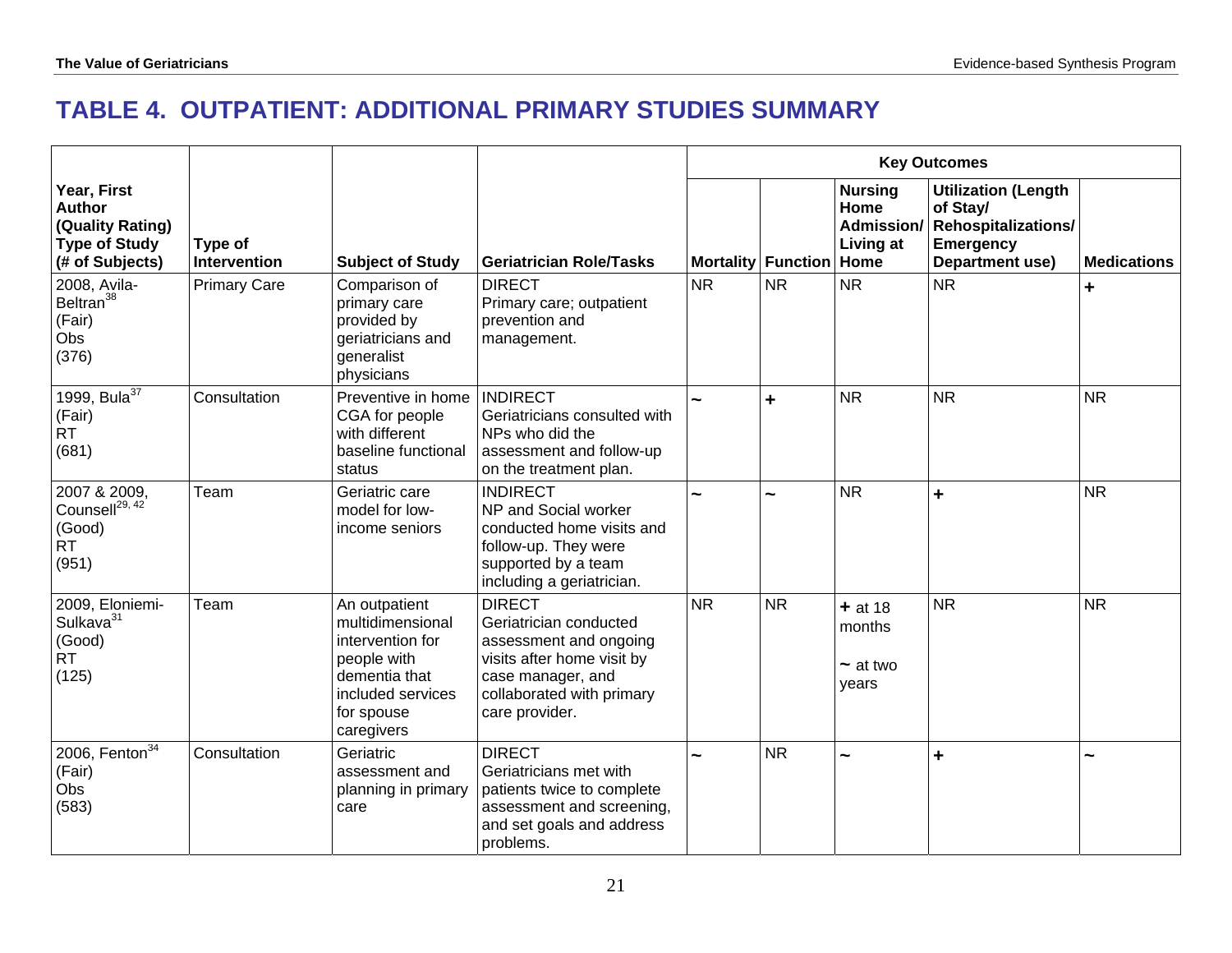|                                                                                             |                         |                                                                                               |                                                                                                                                                                                                                                                                                                                                                  | <b>Key Outcomes</b>     |                             |                                                          |                                                                                                             |                                          |  |
|---------------------------------------------------------------------------------------------|-------------------------|-----------------------------------------------------------------------------------------------|--------------------------------------------------------------------------------------------------------------------------------------------------------------------------------------------------------------------------------------------------------------------------------------------------------------------------------------------------|-------------------------|-----------------------------|----------------------------------------------------------|-------------------------------------------------------------------------------------------------------------|------------------------------------------|--|
| Year, First<br><b>Author</b><br>(Quality Rating)<br><b>Type of Study</b><br>(# of Subjects) | Type of<br>Intervention | <b>Subject of Study</b>                                                                       | <b>Geriatrician Role/Tasks</b>                                                                                                                                                                                                                                                                                                                   |                         | Mortality   Function   Home | <b>Nursing</b><br>Home<br>Admission/<br><b>Living at</b> | <b>Utilization (Length</b><br>of Stay/<br><b>Rehospitalizations/</b><br><b>Emergency</b><br>Department use) | <b>Medications</b>                       |  |
| $2010, Li^{36}$<br>(Fair)<br><b>RT</b><br>(310)                                             | Consultation            | CGA of community-<br>dwelling elders                                                          | <b>INDIRECT</b><br>Geriatricians reviewed<br>assessments and prescribed<br>treatment conducted by<br>community doctors.                                                                                                                                                                                                                          | <b>NR</b>               |                             | <b>NR</b>                                                | <b>NR</b>                                                                                                   | <b>NR</b>                                |  |
| 2010,<br>Monteserin <sup>35</sup><br>(Fair)<br><b>RT</b><br>(620)                           | Consultation            | Follow-up<br>intervention in<br><b>Primary Care</b><br>based on results of<br>an Assessment   | <b>DIRECT</b><br>Patients in intervention<br>group assessed as at risk of<br>frailty were visited by a<br>geriatrician, and<br>recommendations were<br>made to their general<br>practitioner.                                                                                                                                                    |                         | ÷                           | ÷                                                        | <b>NR</b>                                                                                                   | <b>NR</b>                                |  |
| 2007, Phelan $30$<br>(Good)<br><b>RT</b><br>(784)                                           | Team                    | <b>Senior Resource</b><br>Team included in<br><b>Primary Care</b>                             | <b>DIRECT</b><br>Geriatrician reviews<br>assessments done by nurse<br>practitioner and pharmacist,<br>and develops care plan.<br>Geriatrician reviews plan<br>with primary care providers<br>and with patient in person;<br>and participates in intense<br>follow-up for two months for<br>all, and longer as needed on<br>a case-by-case basis. | Higher<br>death<br>rate | $\rightarrow$               | $\overline{ }$                                           | <b>NR</b>                                                                                                   | ė.                                       |  |
| 2008, Phelan <sup>39</sup><br>(Good)<br>Obs<br>(140)                                        | <b>Primary Care</b>     | Comparison of<br>primary care<br>provided by<br>geriatricians and<br>generalist<br>physicians | <b>DIRECT</b><br>Geriatricians provided<br>primary care; outpatient<br>prevention and<br>management.                                                                                                                                                                                                                                             | <b>NR</b>               | <b>NR</b>                   | <b>NR</b>                                                | <b>NR</b>                                                                                                   | Ŧ.<br>Avoiding in<br>appropriate<br>meds |  |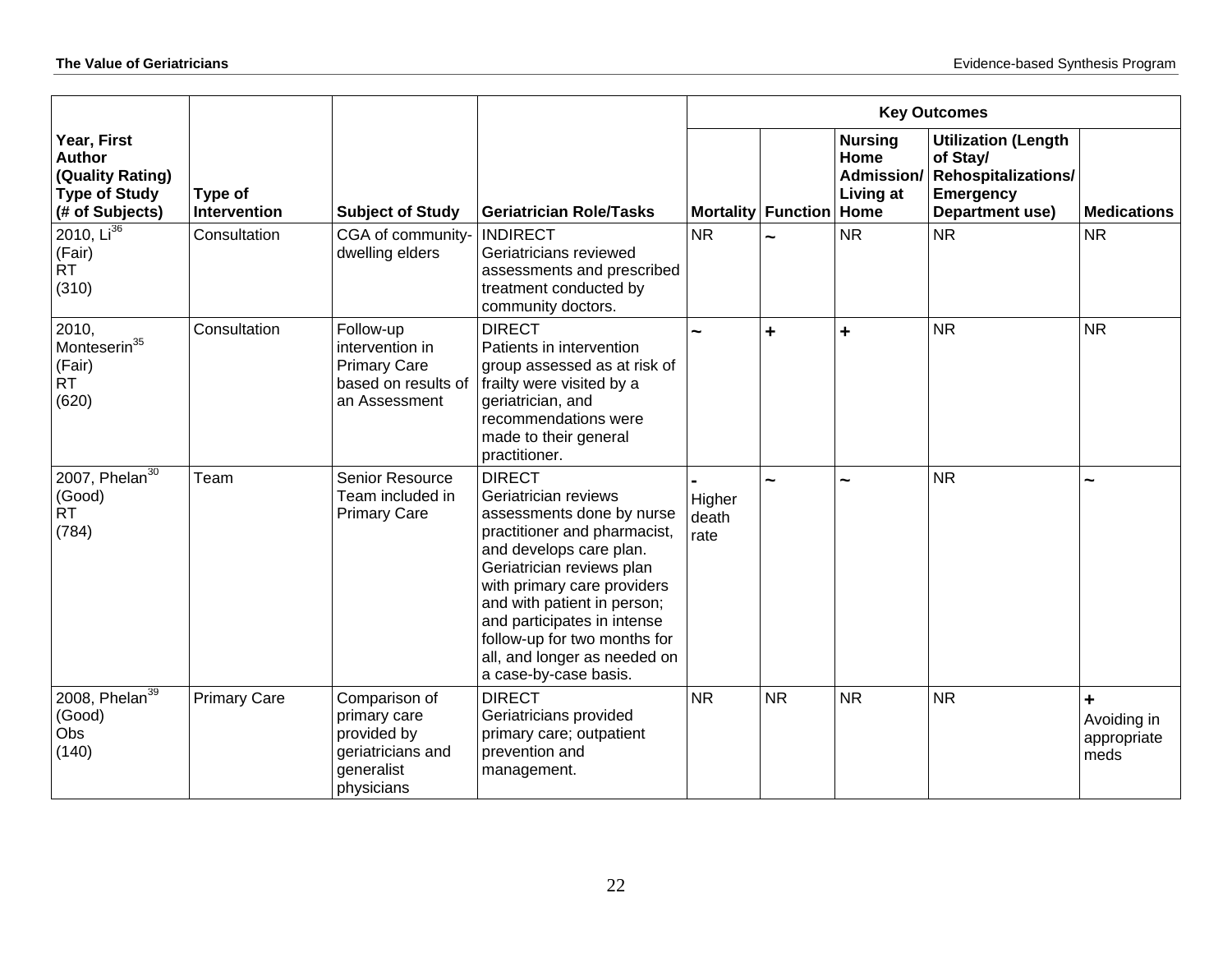|                                                                                             |                         |                                                                                 |                                                                                                                                  |           |                             | <b>Key Outcomes</b>                               |                                                                                                      |                    |  |  |  |
|---------------------------------------------------------------------------------------------|-------------------------|---------------------------------------------------------------------------------|----------------------------------------------------------------------------------------------------------------------------------|-----------|-----------------------------|---------------------------------------------------|------------------------------------------------------------------------------------------------------|--------------------|--|--|--|
| Year, First<br><b>Author</b><br>(Quality Rating)<br><b>Type of Study</b><br>(# of Subjects) | Type of<br>Intervention | <b>Subject of Study</b>                                                         | <b>Geriatrician Role/Tasks</b>                                                                                                   |           | Mortality   Function   Home | <b>Nursing</b><br>Home<br>Admission/<br>Living at | <b>Utilization (Length</b><br>of Stay/<br><b>Rehospitalizations/</b><br>Emergency<br>Department use) | <b>Medications</b> |  |  |  |
| 2007,<br>Rubenstein <sup>32</sup><br>(Fair)<br>RT<br>(792)                                  | Team                    | Team approach to<br>primary care for<br>Veterans                                | <b>INDIRECT</b><br>Geriatricians supervised<br>physician assistant case<br>manager who did<br>assessments and made<br>referrals. | <b>NR</b> | ∼                           | <b>NR</b>                                         | $\tilde{\phantom{a}}$                                                                                | <b>NR</b>          |  |  |  |
| 2004, Schmader <sup>33</sup><br>(Good)<br>RT<br>(864)                                       | Team                    | The effect of GEM<br>on adverse drug<br>events and<br>suboptimal<br>prescribing | <b>DIRECT</b><br>Geriatricians are part of<br>GEM team responsible for<br>treatment and management.                              | <b>NR</b> | <b>NR</b>                   | <b>NR</b>                                         | <b>NR</b>                                                                                            |                    |  |  |  |

Abbreviations: CGA = Comprehensive Geriatric Assessment; GEM = Geriatric Evaluation and Management; Obs = Observational study; RT = Randomized trial.

DIRECT = Geriatrician interacted with patients; INDIRECT = Geriatrician did not interact with patients.

Individual Studies, Impact:  $+$  = Positive Impact; - = Negative Impact;  $\sim$  = No difference; ? = Unable to determine; NR = Not studied or reported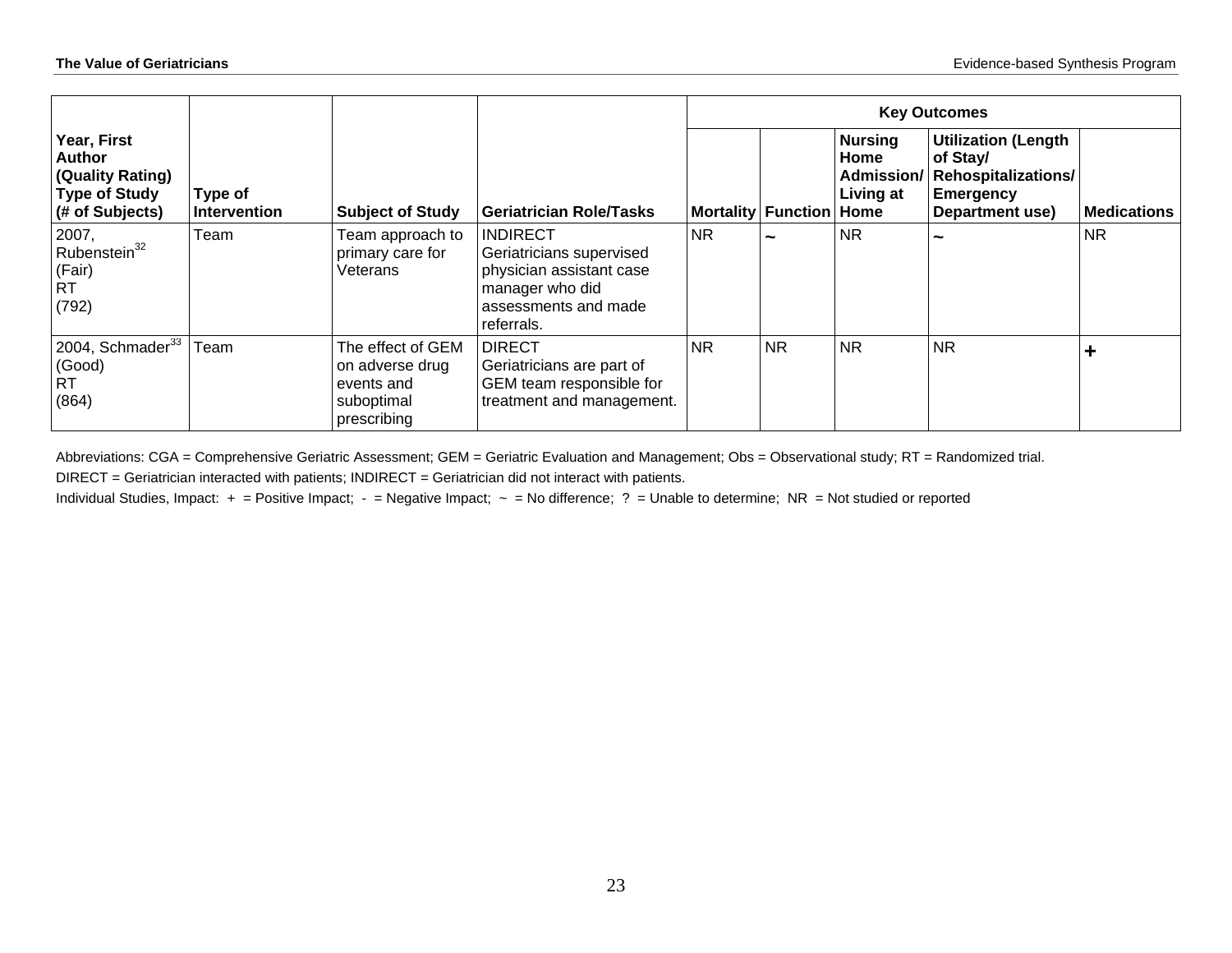## **LIMITATIONS**

We identified numerous studies of geriatric models of inpatient and outpatient care, though both the identified models and how they were evaluated varied. Furthermore, the literature is limited in that it does not facilitate easy understanding of the contribution of the different components of these care models to better outcomes for older adults. This is because the model was usually evaluated, not the different components. Relevant to this review and brief, the contribution of geriatricians was not always delineated. The contribution of geriatricians was occasionally, but not frequently, studied independently of interconnected services that are often part of complex, integrated, or models of care. For this Evidence Brief, we have attempted to separate out information regarding the effectiveness of geriatricians that was included in studies of complex interventions; however, the need to do this is a serious restriction on our ability to use the currently available literature as the evidence on the effectiveness of geriatricians. We also identified and included studies of geriatricians acting more independently as consultants or primary care providers, but we identified fewer of these studies than studies of geriatric teams or other complex models.

There are several limitations that must be acknowledged given that this is an Evidence Brief and not a full systematic review. Brief or rapid review methodology is still developing and there is not yet consensus on what represents best practice. While we conducted an extensive bibliographic search, we limited the number of databases we searched, and we did not search for grey literature or research in progress. We used existing systematic reviews as the foundation for our evidence base, and we did not re-review all of the studies included in these. While we rated the quality of the reviews and focused on those that were both most relevant to our topic and of higher quality, we are dependent on the quality of these prior reviews.

## **SUPPLEMENTAL MATERIAL**

The following supplement materials are available on ESP website with this Evidence Brief:

- 1. Search strategy
- 2. Detailed inclusion and exclusion criteria
- 3. Quality assessments for systematic reviews
- 4. Quality assessments for individual studies
- 5. Description of included studies with a quality rating of 'poor'
- 6. Review comments and author responses
- 7. List of excluded studies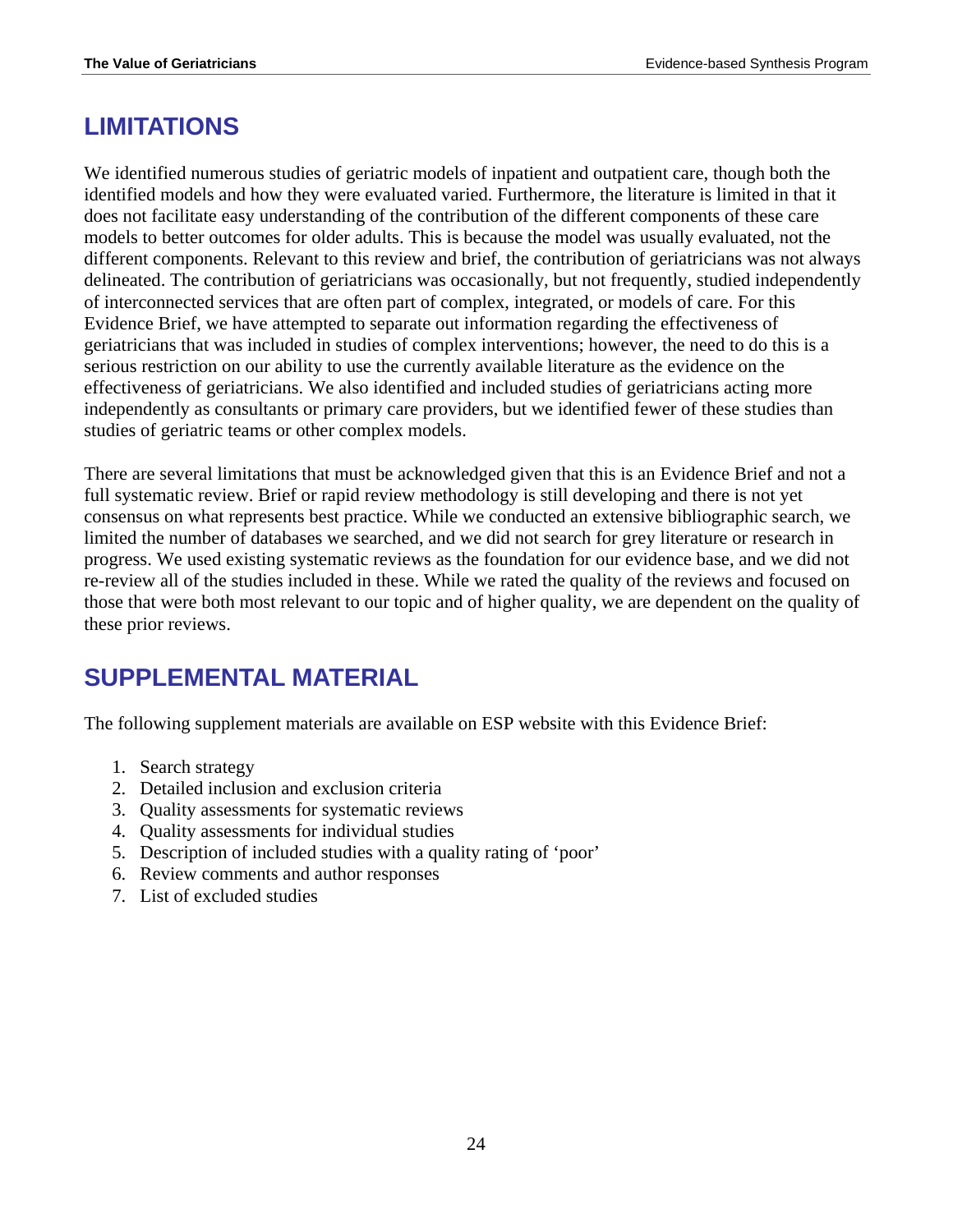## **REFERENCES**

- 1. United States Department of Veterans Affairs. Department of Veterans Affairs Statistics at a Glance: Pocket Card. *National Center for Veterans Analysis and Statistics: Quick Facts.* 2012.
- 2. Kinosian B, Stallard E, Wieland D. Projected use of long-term-care services by enrolled Veterans. *Gerontologist.* 2007;47(3):356-64.
- 3. Shea BJ, Grimshaw JM, Wells GA, et al. Development of AMSTAR: a measurement tool to assess the methodological quality of systematic reviews. *BMC Medical Research Methodology.*  2007;7:10.
- 4. Downs S, Black N. The feasibility of creating a checklist for the assessment of the methodological quality both of randomised and non-randomised studies of health care interventions. *Journal of Epidemiology & Community Health.* 1998;52(6):377-84.
- 5. Harris R, Helfand M, Woolf S, et al. Current methods of the US Preventive Services Task Force: a review of the process. *American Journal of Preventive Medicine.* 2001;20(3 Suppl):21-35.
- 6. Ellis G, Whitehead M, A., O'Neill D, Langhorne P, Robinson D. Comprehensive geriatric assessment for older adults admitted to hospital [Systematic Review]. *Cochrane Database of Systematic Reviews.* 2011:DOI: 10.1002/14651858.CD006211.pub2.
- 7. Conroy S, Stevens T, Parker S, Gladman J. A systematic review of comprehensive geriatric assessment to improve outcomes for frail older people being rapidly discharged from acute hospital: 'interface geriatrics'. *Age and Ageing.* 2011;40(4):436-43.
- 8. Baztan JJ, Suarez-Garcia FM, Lopez-Arrieta J, Rodriguez-Manas L, Rodriguez-Artalejo F. Effectiveness of acute geriatric units on functional decline, living at home, and case fatality among older patients admitted to hospital for acute medical disorders: meta-analysis. *BMJ.*  2009;338(b50).
- 9. Day P, Rasmussen P. *What is the evidence for the effectiveness of specialist geriatric services in acute, post-acute and sub-acute settings? A critical appraisal of the literature.* Christchurch: New Zealand Health Technology Assessment (NZHTA); 2004. 1465-1858.
- 10. Bachmann S, Finger C, Huss A, Egger M, Stuck AE, Clough-Gorr KM. Inpatient rehabilitation specifically designed for geriatric patients: systematic review and meta-analysis of randomised controlled trials. *BMJ.* 2010;340:c1718.
- 11. Legrain S, Tubach F, Bonnet-Zamponi D, et al. A new multimodal geriatric discharge-planning intervention to prevent emergency visits and rehospitalizations of older adults: the optimization of medication in AGEd multicenter randomized controlled trial. *J Am Geriatr Soc.* 2011 Nov;59(11):2017-28.
- 12. Slaets JP, Kauffmann RH, Duivenvoorden HJ, Pelemans W, Schudel WJ. A randomized trial of geriatric liaison intervention in elderly medical inpatients. *Psychosom Med.* 1997 Nov-Dec; 59(6): 585-91.
- 13. Germain M, Knoeffel F, Wieland D, Rubenstein LZ. A geriatric assessment and intervention team for hospital inpatients awaiting transfer to a geriatric unit: a randomized trial. *Aging (Milano).* 1995 Feb;7(1):55-60.
- 14. Hogan DB, Fox RA. A prospective controlled trial of a geriatric consultation team in an acutecare hospital. *Age & Ageing.* 1990;19(2):107-13.
- 15. Inouye SK, Wagner DR, Acampora D, Horwitz RI, Cooney LM, Jr., Tinetii ME. A controlled trial of a nursing-centered intervention in hospitalized elderly medical patients: the Yale Geriatric Care Program. *Journal of the American Geriatrics Society.* 1993;41(12):1353-60.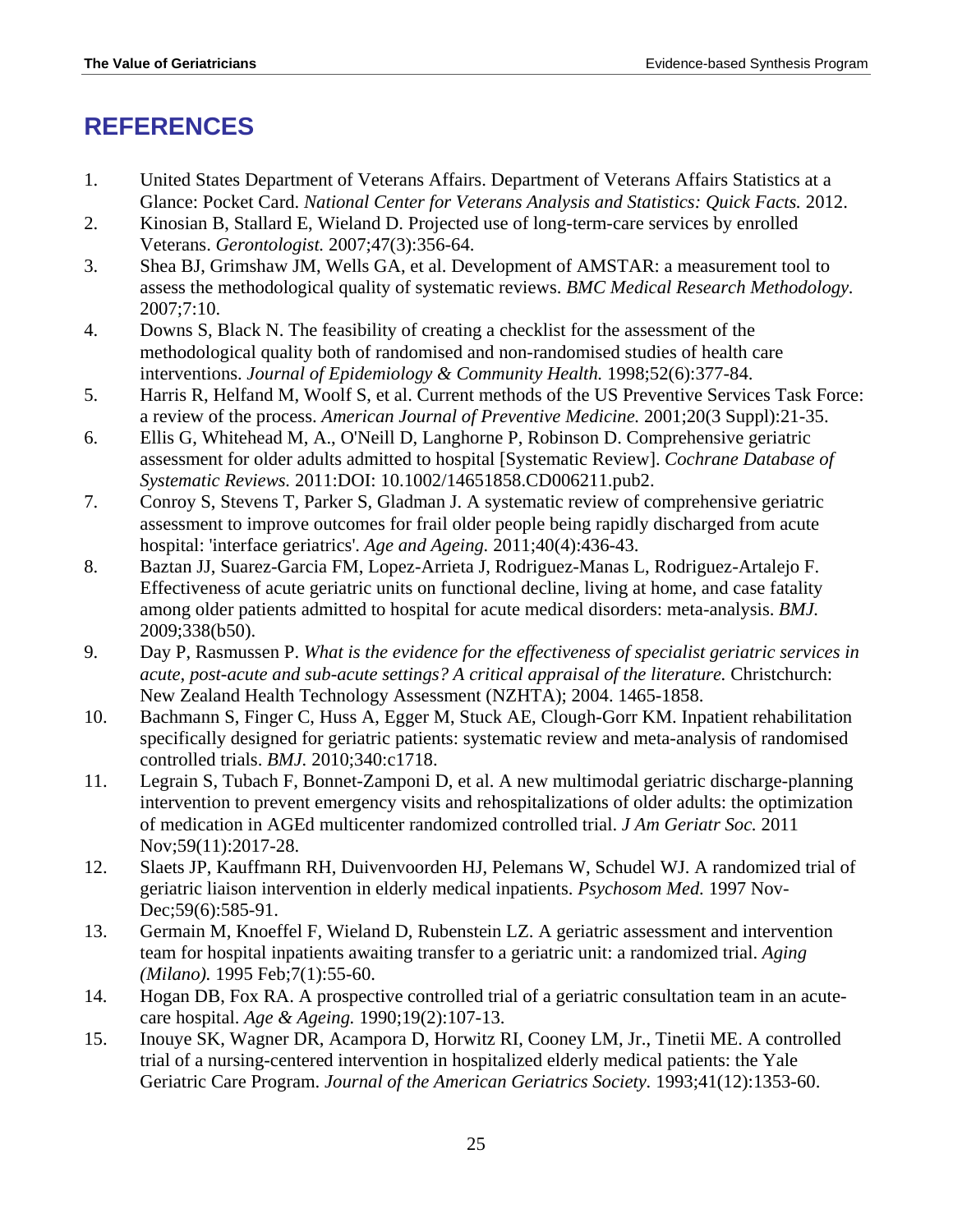- 16. Egger SS, Bachmann A, Hubmann N, Schlienger RG, Krahenbuhl S. Prevalence of potentially inappropriate medication use in elderly patients: comparison between general medical and geriatric wards. *Drugs Aging.* 2006;23(10):823-37.
- 17. Fallon WF, Jr., Rader E, Zyzanski S, et al. Geriatric outcomes are improved by a geriatric trauma consultation service. *J Trauma.* 2006 Nov;61(5):1040-6.
- 18. Gayton D, Wood-Dauphinee S, de Lorimer M, Tousignant P, Hanley J. Trial of a geriatric consultation team in an acute care hospital. *J Am Geriatr Soc.* 1987 Aug;35(8):726-36.
- 19. McLean KA, Austin CA, Neal KR, Channer KS. Integration between general and geriatric medicine: a needs related policy. *J R Coll Physicians Lond.* 1994 Sep-Oct;28(5):415-8.
- 20. Pawlson LG. Hospital length of stay of frail elderly patients. Primary care by general internists versus geriatricians. *J Am Geriatr Soc.* 1988 Mar;36(3):202-8.
- 21. Sennour Y, Counsell SR, Jones J, Weiner M. Development and implementation of a proactive geriatrics consultation model in collaboration with hospitalists. *J Am Geriatr Soc.* 2009 Nov;57(11):2139-45.
- 22. Stuck AE, Siu AL, Wieland GD, Adams J, Rubenstein LZ. Comprehensive geriatric assessment: a meta-analysis of controlled trials. *Lancet.* 1993 Oct 23;342(8878):1032-6.
- 23. Ellis G, Langhorne P. Comprehensive geriatric assessment for older hospital patients. *Br Med Bull.* 2004;71:45-59.
- 24. Eklund K, Wilhelmson K. Outcomes of coordinated and integrated interventions targeting frail elderly people: a systematic review of randomised controlled trials. *Health & Social Care in the Community.* 2009 Sep;17(5):447-58.
- 25. Beswick AD, Rees K, Dieppe P, et al. Complex interventions to improve physical function and maintain independent living in elderly people: a systematic review and meta-analysis. *Lancet.*  2008 Mar 1;371(9614):725-35.
- 26. Kuo H-K, Scandrett KG, Dave J, Mitchell SL. The influence of outpatient comprehensive geriatric assessment on survival: a meta-analysis. *Archives of Gerontology & Geriatrics.* 2004 Nov-Dec;39(3):245-54.
- 27. Byles JE. A thorough going over: evidence for health assessments for older persons (Structured abstract). *Australian and New Zealand Journal of Public Health.* 2000;24(2):117-23.
- 28. Huss A, Stuck AE, Rubenstein LZ, Egger M, Clough-Gorr KM. Multidimensional preventive home visit programs for community-dwelling older adults: a systematic review and metaanalysis of randomized controlled trials. *Journals of Gerontology Series A-Biological Sciences & Medical Sciences.* 2008;63(3):298-307.
- 29. Counsell SR, Callahan CM, Clark DO, et al. Geriatric care management for low-income seniors: a randomized controlled trial. *JAMA.* 2007 Dec 12;298(22):2623-33.
- 30. Phelan EA, Balderson B, Levine M, et al. Delivering effective primary care to older adults: a randomized, controlled trial of the senior resource team at group health cooperative. *J Am Geriatr Soc.* 2007 Nov;55(11):1748-56.
- 31. Eloniemi-Sulkava U, Saarenheimo M, Laakkonen M-L, et al. Family care as collaboration: effectiveness of a multicomponent support program for elderly couples with dementia. Randomized controlled intervention study. *Journal of the American Geriatrics Society.* 2009 Dec: 57(12): 2200-8.
- 32. Rubenstein LZ, Alessi CA, Josephson KR, Trinidad Hoyl M, Harker JO, Pietruszka FM. A randomized trial of a screening, case finding, and referral system for older veterans in primary care. *J Am Geriatr Soc.* 2007 Feb;55(2):166-74.